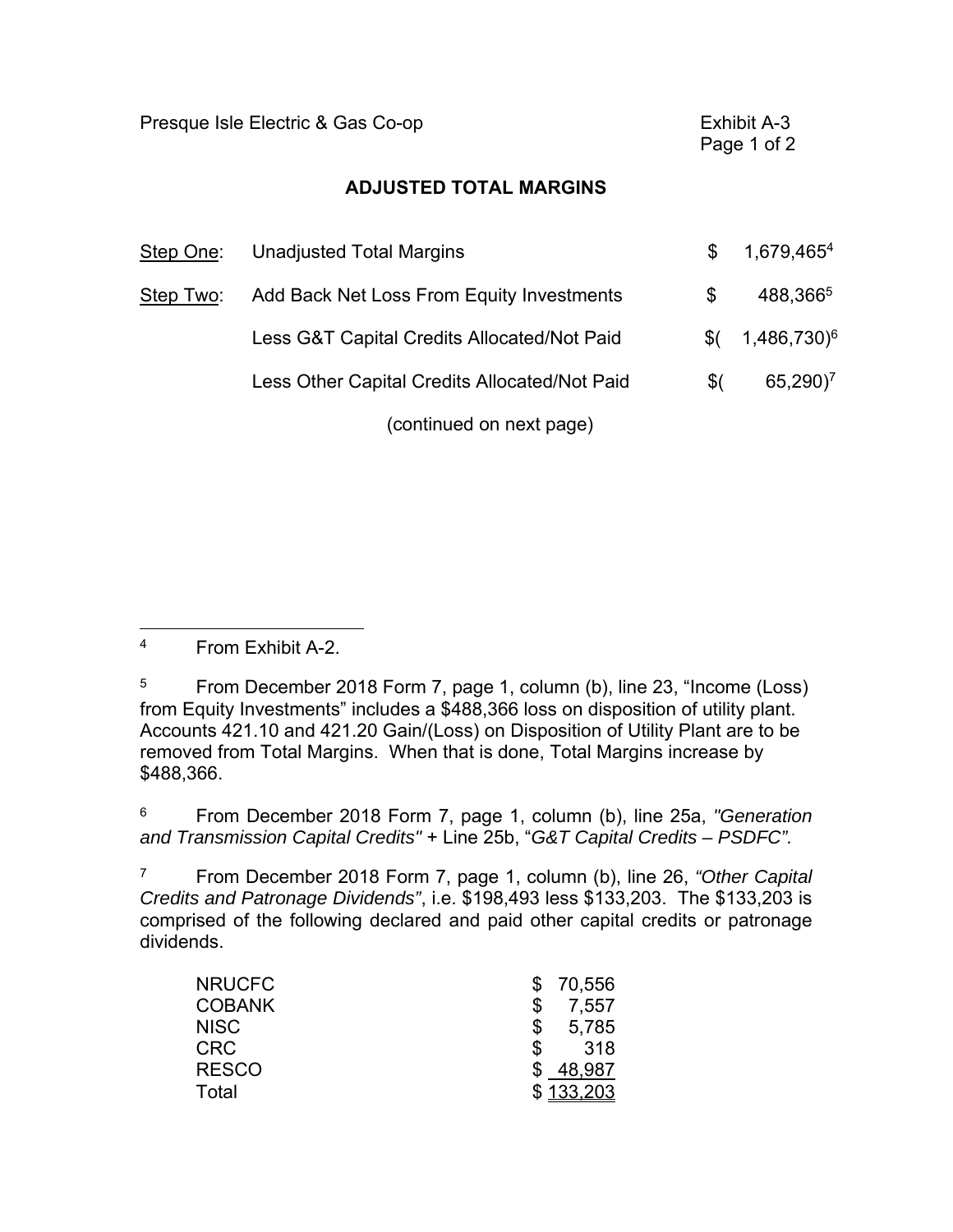| Presque Isle Electric & Gas Co-op                               |     | Exhibit A-3<br>Page 2 of 2 |
|-----------------------------------------------------------------|-----|----------------------------|
| <b>ADJUSTED TOTAL MARGINS</b><br>(continued from prior page)    |     |                            |
| Step Three: Add: Issued Capital Credits/Past Years' Allocations |     | \$1,594,069                |
| Less General Capital Credit Retired to Members                  | \$( | 724,509)                   |
| Step Four: Less Member Remaining Capital Credits Retired        | \$( | $872,730$ <sup>8</sup>     |
| <b>Adjusted Total Margins</b>                                   |     | 612,641                    |

 $\overline{a}$ 

<sup>&</sup>lt;sup>8</sup> Presque Isle actually retired remaining capital credits in the amount of \$1,677,037 however, the reduction allowed in Step 4 cannot be used to reduce the Adjusted TIER below the floor of 1.60.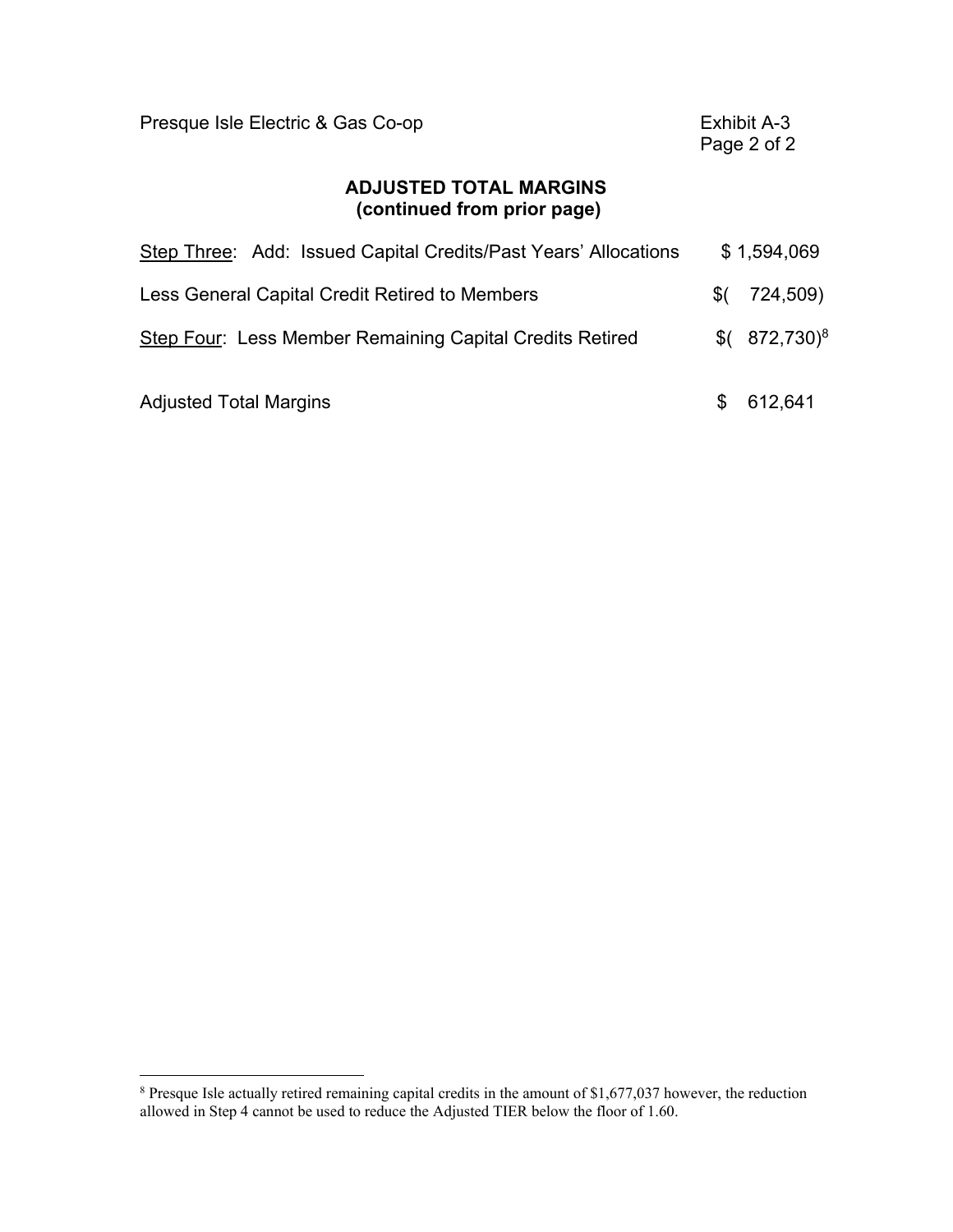Presque Isle Electric & Gas Co-op **Exhibit A-4** 

Page 1 of 1

### **CALCULATION OF REQUIRED TIER REVISION**

1.8 TIER = Necessary Margin + Interest Interest

Interest

 $=$  \$1,537,520<sup>9</sup>

1.8 TIER = Necessary Margin + \$1,537,520 Interest \$1,537,520 Interest

Necessary Margins  $= $1,230,016$ 

Target TIER:

1.8 TIER = \$1,230,016 Necessary Margin + \$1,537,520 Interest \$1,537,520 Interest

Actual Adjusted Total TIER:

TIER =  $$612,641^{10}+ $1,537,520$  Interest = 1.40 TIER \$1,537,520 Interest

Based on Adjusted Total TIER of 1.40, an increase of \$617,375 or 1.76% is required.

 $\overline{a}$ 

<sup>9</sup> From Exhibit A-2.

 $10$ From Exhibit A-3.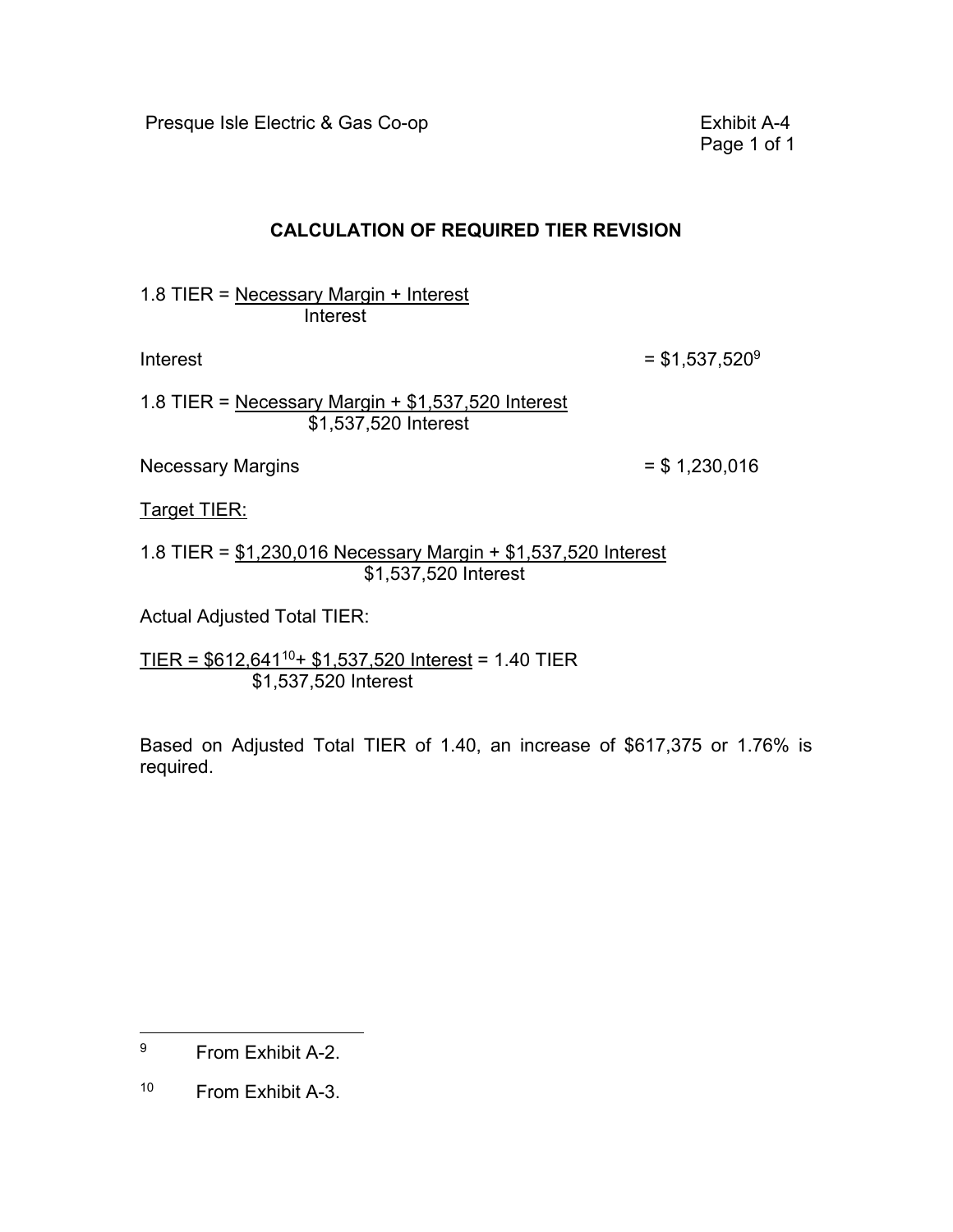### **RECONCILIATION OF OPERATING AND TOTAL MARGINS**

### Line No.

| 1      | <b>Operating Margins</b>                                |                         | \$<br>393,86211 |
|--------|---------------------------------------------------------|-------------------------|-----------------|
| 2<br>3 | Other Income                                            |                         |                 |
|        | a. Non Operating Margins – Interest                     | \$<br>68,349 12         |                 |
|        | b. Income from Equity Investments                       | \$<br>$(471, 140)^{13}$ |                 |
|        | c. Non Operating Margins – Other                        | \$<br>14<br>$\Omega$    |                 |
|        | d. G&T Capital Credits                                  | \$<br>1,489,90015       |                 |
|        | <b>Other Capital Credits and</b><br>Patronage Dividends | \$<br>198,49316         |                 |
| 3.     | <b>Total Additions to Operating Margins</b>             |                         | \$1,285,602     |
| 4      | <b>Total Margins</b>                                    |                         | \$1,679,465     |

 $\overline{a}$  $11$ From Exhibit A-2.

 $12$ <sup>12</sup> From December 2018 Form 7, Part 1A, line 21, "*Non Operating Margins – Interest".* 

13 <sup>13</sup> From December 2018 Form 7, Part 1A, line 23, "*Income(Loss) from Equity Investments".* 

 $14$ <sup>14</sup> From December 2018 Form 7, Part 1A, line 24, *"Non Operating Margins – Other".* 

 $15$ <sup>15</sup> From December 2018 Form 7, Part 1A, line 25a, "*Generation and Transmission Capital Credits"*.

16 <sup>16</sup> From December 2018 Form 7, Part 1A, line 26, "*Other Capital Credits and Patronage Dividends"*.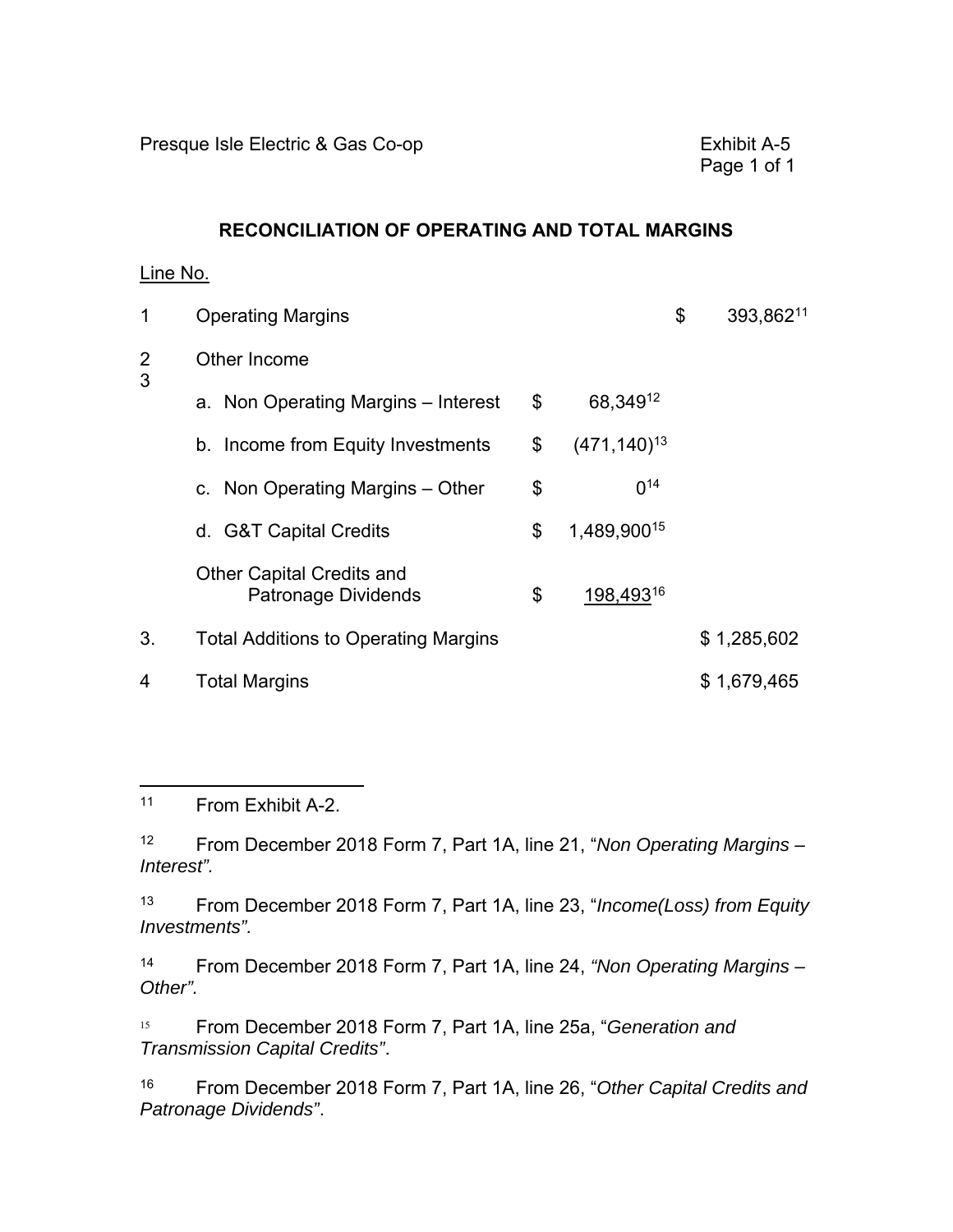### **CALCULATION OF REQUIRED AND REQUESTED INCREASE**

### Line No.

 $\overline{a}$ 

| $\mathbf{1}$   | Required \$ Increase Per Exhibit A-4 | \$. | 617,375            |
|----------------|--------------------------------------|-----|--------------------|
| $\overline{2}$ | 2018 Revenue from Electric Sales     |     | $$35,145,650^{17}$ |
| 3              | Required % Increase                  |     | 1.76%              |
| $\overline{4}$ | 2018 kWh Sales                       |     | 247,825,87318      |
| 5              | Average Mills Per kWh Increase       |     | 2.49 mills per kWh |

<sup>&</sup>lt;sup>17</sup> From December 2018 Form 7, Page 5, Electric Operations Plant Ratios, Sales & Revenue Report, Year to Date Total Sales of Electric Energy, dollars.

 $18\,$ From December 2018 Form 7, Page 5, Electric Operations Plant Ratios, Sales & Revenue Report, Year to Date Total kWh sold.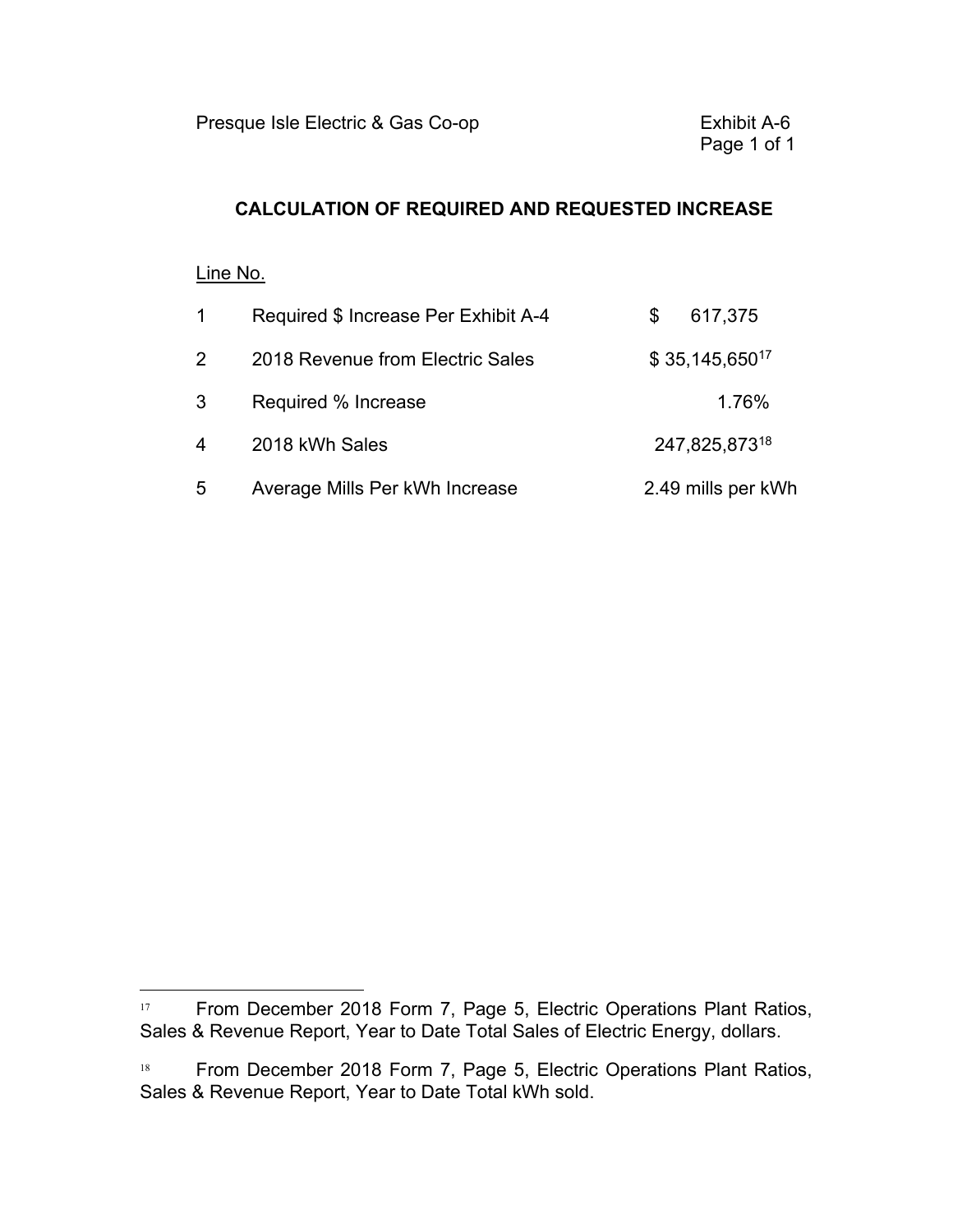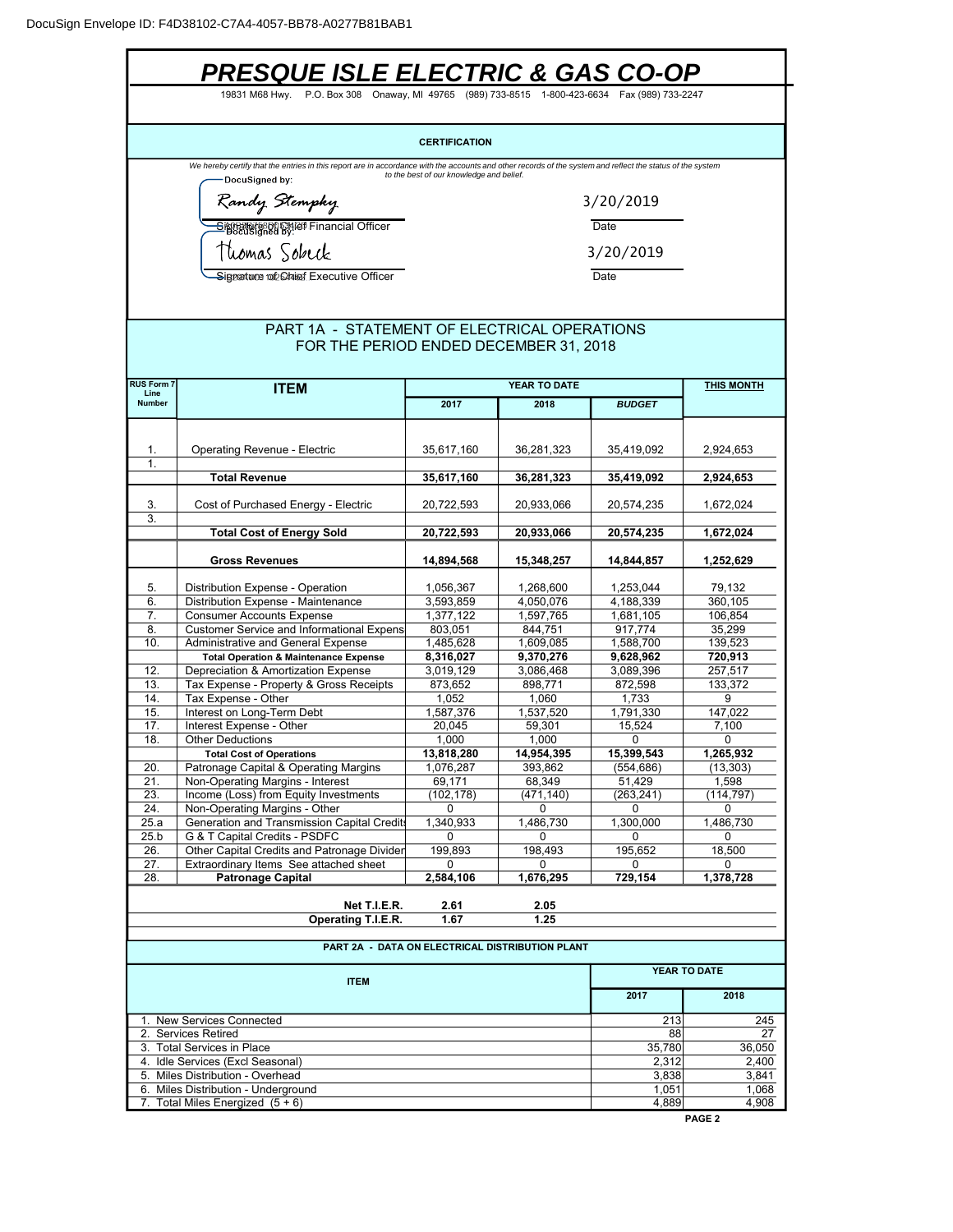# *PRESQUE ISLE ELECTRIC & GAS CO-OP*

19831 M68 Hwy. P.O. Box 308 Onaway, MI 49765 (989) 733-8515 1-800-423-6634 Fax (989) 733-2247

|                    |                                                                                            | PART 3 - COMBINED BALANCE SHEET                 |                    |                                                                                                              |                         |
|--------------------|--------------------------------------------------------------------------------------------|-------------------------------------------------|--------------------|--------------------------------------------------------------------------------------------------------------|-------------------------|
|                    |                                                                                            | AS OF DECEMBER 31, 2018                         |                    |                                                                                                              |                         |
| RUS Form 7<br>Line | <b>ASSETS AND OTHER DEBITS</b>                                                             |                                                 | RUS Form 7<br>Line | <b>LIABILITIES AND OTHER CREDITS</b>                                                                         |                         |
| Number             |                                                                                            |                                                 | Number             |                                                                                                              |                         |
| 1a.                | Utility Plant in Service - Electric                                                        | 108,812,471                                     | 30a.               | Memberships - Electric                                                                                       | 260,060                 |
| 1 <sub>b</sub>     | Utility Plant in Service - Gas                                                             | 43,379,841                                      | 30b.               | Memberships - Gas                                                                                            | 25,205                  |
| 1.                 | Utility Plant in Service - Combined                                                        | 152,192,312                                     | 30.                | Memberships - Combined                                                                                       | 285,265                 |
| 2a.                | Construction Work in Progress - Electric                                                   | 865,356                                         | 31a.               | Patronage Capital - Electric                                                                                 | 41,275,861              |
| 2b.                | Construction Work in Progress - Gas                                                        | 148,846                                         | 31b.               | Patronage Capital - Gas                                                                                      | 6,486,821               |
| 2                  | Construction Work in Progress - Combined                                                   | 1,014,201                                       | 31.                | Patronage Capital - Combined                                                                                 | 47,762,682              |
| 3а.                | Total Utility Plant (1+2) - Electric                                                       | 109,677,827                                     | 32a.               | Operating Margins - Prior Years - Electric                                                                   | (253, 082)              |
| 3b.                | Total Utility Plant (1 + 2) - Gas                                                          | 43,528,687                                      | 32b.               | Operating Margins - Prior Years - Gas                                                                        | $\Omega$                |
| 3.<br>4a.          | <b>Total Utility Plant - Combined</b><br>Accumulated Provision for Depreciation - Electric | 153,206,513<br>56,718,916                       | 32.<br>33a.        | Operating Margins - Prior Years - Combined<br>Operating Margins - Current Year - Electric                    | (253, 082)              |
| 4b.                | Accumulated Provision for Depreciation - Gas                                               | 10,427,978                                      | 33b.               | Operating Margins - Current Year - Gas                                                                       | 393,862<br>827,536      |
| 4.                 | Accum. Provision for Depreciation - Combined                                               | 67,146,894                                      | 33.                | Operating Margins - Current Year - Combined                                                                  | 1,221,399               |
| 5a.                | Net Utility Plant (3 - 4) - Electric                                                       | 52,958,911                                      | 34a.               | Non Operating Margins - Electric                                                                             | 1,282,433               |
| 5b.                | Net Utility Plant (3 - 4) - Gas                                                            | 33,100,708                                      | 34b.               | Non Operating Margins - Gas                                                                                  | 63,178                  |
| 5.                 | Net Utility Plant - Combined                                                               | 86,059,619                                      | 34.                | Non Operating Margins - Combined                                                                             | 1,345,611               |
| 7.                 | Investments in Subsidiary Companies                                                        | 0                                               | 35a.               | Other Margins and Equities - Electric                                                                        | 3,598,250               |
| 8.a                | Invest. in Assoc. Org- Patronage Capital - WPC                                             | 20,379,590                                      | 35b.               | Other Margins and Equities - Gas                                                                             | 7,179                   |
| 8.b                | Invest. in Assoc. Org- Patronage Capital - Other                                           | 5,309,166                                       | 35.                | Other Margins and Equities - Combined                                                                        | 3,605,429               |
| 9.                 | Invest. in Assoc. Org. - Other - General Funds                                             | 4,800                                           | 36a.               | Total Margins and Equities (30 thru 35) - Electric                                                           | 46,557,385              |
| 10.                | Invest. in Assoc. Org. - Other - Nongeneral Funds                                          | 1,500,225                                       | 36b.               | Total Margins and Equities (30 thru 35) - Gas                                                                | 7,409,919               |
| 11.                | Invest. in Economic Development Projects                                                   | 0                                               | 36.                | Total Margins and Equities (30 thru 35) - Combined                                                           | 53,967,304              |
| 12.                | Other Investments                                                                          | $\mathbf 0$                                     | 37.                | Long Term Debt - RUS (Net)                                                                                   |                         |
| 13.                | <b>Restricted Funds</b>                                                                    | $\Omega$                                        |                    | (Payments-Unapplied \$<br>$-0-$                                                                              | 0                       |
| 14.<br>15.         | Total Other Property and Investments (6 thru 13)<br>Cash - General Funds                   | 27, 193, 781<br>1,210,125                       | 38.<br>39.         | Long Term Debt - RUS - Econ. Dev. (Net)<br>Long Term Debt - Other - RUS Guaranteed                           | 0<br>$\Omega$           |
| 16.                | Cash - Construction Funds                                                                  | 0                                               | 40.                | Long Term Debt - Other (Net)                                                                                 | 58,272,209              |
| 17.                | <b>Special Deposits</b>                                                                    | $\mathbf 0$                                     | 41.                | Total Long Term Debt (37 thru 40)                                                                            | 58,272,209              |
| 18.                | <b>Temporary Investments</b>                                                               | 1.609.260                                       | 42.                | <b>Obligations Under Capital Leases</b>                                                                      | 0                       |
| 19.                | Notes Receivable - Net                                                                     | 0                                               | 43.                | Deferred Compensation                                                                                        | $\mathbf 0$             |
| 20.                | Accounts Receivable - Net Sales of Energy                                                  | 4,203,386                                       | 44.                | Total Other Non Current Liabilities (42+43)                                                                  | $\Omega$                |
| 21.                | Accounts Receivable - Net Other                                                            | 295,032                                         | 45.                | Line of Credit Balance Due                                                                                   | 2,500,000               |
| 22.                | Materials and Supplies - Electric and Other                                                | 1,945,684                                       | 46.                | <b>Accounts Payable</b>                                                                                      | 2,755,927               |
| 23.                | Prepayments                                                                                | 373,934                                         | 47.                | <b>Consumers Deposits</b>                                                                                    | 596,468                 |
| 24.                | Other Current and Accrued Assets                                                           | $\mathbf 0$                                     | 48.                | Other Current and Accrued Liabilities                                                                        | 5,140,316               |
| 25.                | Total Current and Accrued Assets (15 thru 24)                                              | 9,637,421                                       | 49.                | Total Current and Accrued Liabilities (45 thru 48)                                                           | 10,992,711              |
| 26.                | <b>Regulatory Assets</b>                                                                   | 0                                               | 50.                | <b>Deferred Credits</b>                                                                                      |                         |
| 27.                | <b>Other Deferred Debits</b>                                                               | 341,403                                         | 51.                | Accumulated Deferred Income Taxes                                                                            | $\mathbf 0$             |
| 28.                | <b>Accumulated Deferred Income Taxes</b>                                                   | 0                                               | 52.                | <b>Total Liabilities and Other Credits</b>                                                                   |                         |
| 29.                | Total Assets and Other Debits ( $5 + 14 + 25$ thru 28)                                     | 123,232,224                                     |                    | (36+41+44+49 thru 51)                                                                                        | 123,232,224             |
|                    |                                                                                            |                                                 |                    | ESTIMATED CONTRIBUTIONS IN AID OF CONSTRUCTION                                                               |                         |
|                    |                                                                                            |                                                 | 53.<br>54.         | Balance Beginning of the Year - Electric                                                                     | 21,653,464<br>4,660,838 |
|                    |                                                                                            |                                                 | 55.                | Balance Beginning of the Year - Gas<br>Balance Beginning of the Year - Gas AER                               | 1,054,511               |
|                    |                                                                                            |                                                 |                    | Amount Received This Year (Net) - Electric                                                                   | 635,199                 |
|                    |                                                                                            |                                                 |                    | Amount Received This Year (Net) - Gas                                                                        | 108,053                 |
|                    |                                                                                            |                                                 |                    | Amount Received This Year (Net) - Gas AER                                                                    |                         |
|                    |                                                                                            |                                                 |                    | Total Contributions in Aid of Construction - Electric                                                        | 22,288,663              |
|                    |                                                                                            |                                                 |                    | Total Contributions in Aid of Construction - Gas                                                             | 4,768,891               |
|                    |                                                                                            |                                                 |                    | Total Contributions in Aid of Construction - Gas AER                                                         | 1,054,511               |
|                    |                                                                                            |                                                 |                    |                                                                                                              |                         |
|                    |                                                                                            | PART 4 - NOTES TO COMBINED FINANCIAL STATEMENTS |                    |                                                                                                              |                         |
|                    |                                                                                            |                                                 |                    | THIS SPACE BELOW IS PROVIDED FOR IMPORTANT NOTES REGARDING THE FINANCIAL STATEMENT CONTAINED IN THIS REPORT. |                         |
|                    |                                                                                            |                                                 |                    |                                                                                                              |                         |
|                    |                                                                                            |                                                 |                    |                                                                                                              |                         |
|                    |                                                                                            |                                                 |                    |                                                                                                              |                         |
|                    |                                                                                            |                                                 |                    |                                                                                                              |                         |
|                    |                                                                                            |                                                 |                    |                                                                                                              |                         |
|                    |                                                                                            |                                                 |                    |                                                                                                              |                         |
|                    |                                                                                            |                                                 |                    |                                                                                                              |                         |
|                    |                                                                                            |                                                 |                    |                                                                                                              |                         |
|                    |                                                                                            |                                                 |                    |                                                                                                              |                         |
|                    |                                                                                            |                                                 |                    |                                                                                                              |                         |
|                    |                                                                                            |                                                 |                    |                                                                                                              |                         |
|                    |                                                                                            |                                                 |                    |                                                                                                              |                         |
|                    |                                                                                            |                                                 |                    |                                                                                                              |                         |
|                    |                                                                                            |                                                 |                    |                                                                                                              |                         |
|                    |                                                                                            |                                                 |                    |                                                                                                              |                         |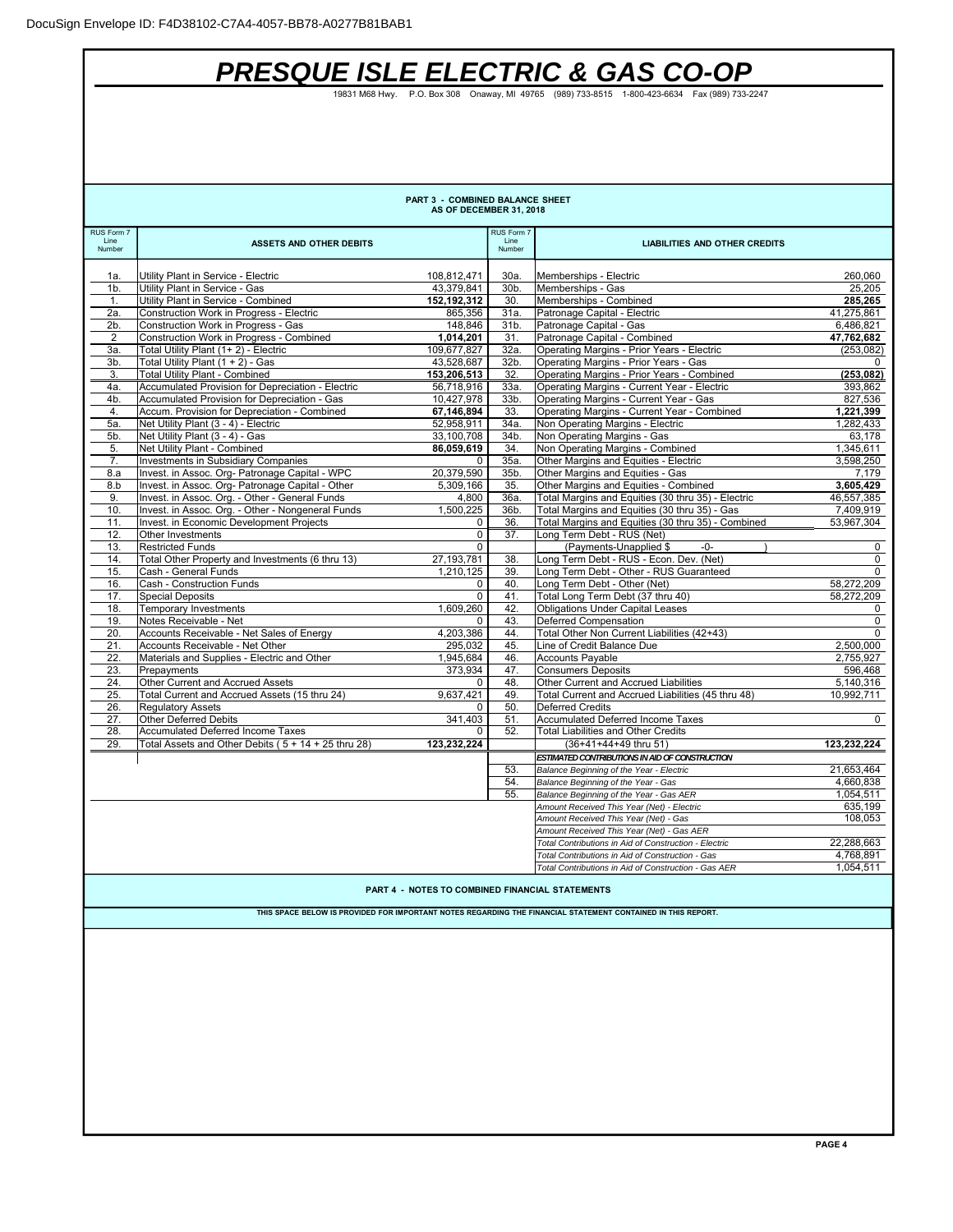| <b>PRESQUE ISLE ELECTRIC &amp; GAS CO-OP</b>                                                                            |                                                                                                              |                                                   |                        |                                             |
|-------------------------------------------------------------------------------------------------------------------------|--------------------------------------------------------------------------------------------------------------|---------------------------------------------------|------------------------|---------------------------------------------|
| 19831 M68 Hwv.                                                                                                          | P.O. Box 308 Onaway, MI 49765 (989) 733-8515 1-800-423-6634 Fax (989) 733-2247                               |                                                   |                        |                                             |
|                                                                                                                         | <b>ELECTRIC OPERATIONS</b><br>PLANT RATIOS, SALES & REVENUE REPORT<br>FOR THE MONTH ENDING DECEMBER 31, 2018 |                                                   |                        |                                             |
| <b>BALANCE SHEET RATIOS</b>                                                                                             |                                                                                                              |                                                   |                        |                                             |
| <b>Current Assets to Current Liabilities</b>                                                                            |                                                                                                              | 87.67 %                                           |                        |                                             |
| Margins & Equities as % of Assets                                                                                       | - Combined                                                                                                   |                                                   | 43.79 %                |                                             |
| Long Term Debt as % of Net Utility Plant<br>Long Term Debt as % of Plant<br><b>Modified Debt Service Coverage Ratio</b> |                                                                                                              | 67.71 %<br>38.04 %<br>2.04                        |                        |                                             |
|                                                                                                                         | <b>CONSUMER SALES AND REVENUE DATA - MONTHLY</b>                                                             |                                                   |                        |                                             |
| <b>CLASS OF SERVICE</b>                                                                                                 | <b>Number Receiving</b><br><b>Service</b>                                                                    | kWh Sold                                          | Amount                 | Number of<br><b>Minimum</b><br><b>Bills</b> |
|                                                                                                                         | А.                                                                                                           | В.                                                | С.                     | D.                                          |
| Sales - Residential                                                                                                     | 17.641                                                                                                       | 12,259,920                                        | 1,697,954              | 999                                         |
| Sales - Seasonal                                                                                                        | 13,540                                                                                                       | 2,895,215                                         | 681,677                | 15,608                                      |
| Sales - General Service - Oil<br>Sales - Irrigation                                                                     | 469<br>26                                                                                                    | 440,136<br>7,528                                  | 56,014<br>1.514        | 80                                          |
| Sales - General Service                                                                                                 | 1,555                                                                                                        | 2.499.667                                         | 300,962                | 16<br>205                                   |
| Sales - Large Power - Oil                                                                                               | 9                                                                                                            | 124,467                                           | 13,401                 |                                             |
| Sales - Large Power                                                                                                     | 41                                                                                                           | 2,289,021                                         | 228,790                | 1                                           |
| Sales - Public Street & Highway Lighting<br>Sales - Public Buildings                                                    | 38<br>331                                                                                                    | 12,270<br>358,410                                 | 3,845<br>44,760        | 44                                          |
|                                                                                                                         |                                                                                                              |                                                   |                        |                                             |
| Consumer Sales - PSCR                                                                                                   |                                                                                                              |                                                   | (150, 532)             |                                             |
| Total Sales of Electric Energy (1 thru 11)                                                                              | 33,650                                                                                                       | 20,886,634                                        | 2,878,384              | 16,953                                      |
| <b>Other Electric Revenue</b>                                                                                           |                                                                                                              |                                                   | 46,269                 |                                             |
| Total (12 + 13)<br>Last Year kWh Sales                                                                                  | 33,468                                                                                                       | 20,650,998                                        | 2,924,653              |                                             |
|                                                                                                                         |                                                                                                              |                                                   |                        |                                             |
|                                                                                                                         | <b>CONSUMER SALES AND REVENUE DATA - YEAR TO DATE</b>                                                        |                                                   |                        |                                             |
|                                                                                                                         |                                                                                                              | <b>Average Number</b><br><b>Receiving Service</b> | kWh Sold<br>Cumulative | <b>Amount</b><br>Cumulative                 |
| <b>CLASS OF SERVICE</b>                                                                                                 |                                                                                                              | В.                                                | C.                     | D.                                          |
| Sales - Residential                                                                                                     |                                                                                                              | 17,591                                            | 139,660,811            | 19,549,457                                  |
| Sales - Seasonal                                                                                                        |                                                                                                              | 13,516                                            | 33,888,309             | 8,004,170                                   |
| Sales - General Service - Oil                                                                                           |                                                                                                              | 469                                               | 4,675,662              | 606,939                                     |
| Sales - Irrigation<br><b>Sales - General Service</b>                                                                    |                                                                                                              | 26<br>1,503                                       | 248,483<br>32,078,144  | 35,244<br>3,804,192                         |
| Sales - Large Power - Oil                                                                                               |                                                                                                              | 9                                                 | 1,385,237              | 153,078                                     |
| Sales - Large Power                                                                                                     |                                                                                                              | 41                                                | 30,975,401             | 3,048,095                                   |
| Sales - Public Street & Highway Lighting                                                                                |                                                                                                              | 38                                                | 158,397                | 46,753                                      |
| Sales - Public Buildings                                                                                                |                                                                                                              | 332                                               | 4,755,429              | 585,984                                     |
| <b>Consumer Sales - PSCR</b>                                                                                            |                                                                                                              |                                                   |                        | (688, 262)                                  |
| Total Sales of Electric Energy (1 thru 11)                                                                              |                                                                                                              | 33,525                                            | 247,825,873            | 35,145,650                                  |
| <b>Other Electric Revenue</b>                                                                                           |                                                                                                              |                                                   |                        | 1,135,673                                   |
| Total (12 + 13)<br>Last Year kWh Sales                                                                                  |                                                                                                              |                                                   | 236,535,693            | 36,281,323                                  |
|                                                                                                                         | <b>KWH AND KWH STATISTICS</b>                                                                                |                                                   |                        |                                             |
| <b>ITEM</b>                                                                                                             |                                                                                                              |                                                   | <b>THIS MONTH</b>      | YEAR-TO-DATE                                |
| 1. kWh Purchased                                                                                                        |                                                                                                              |                                                   | 23,509,140             | 267,335,055                                 |
| 2. Interchange kWh-Net                                                                                                  |                                                                                                              | 562                                               | 36,752                 |                                             |
| 3. Total kWh (1 + 2)                                                                                                    |                                                                                                              |                                                   | 23,509,702             | 267,371,807                                 |
| 4. Total kWh-Sold                                                                                                       |                                                                                                              |                                                   | 20,886,634             | 247,825,873                                 |
| 5. Office Use - ** For Information Purposes Only**<br>6. Total Unaccounted for                                          |                                                                                                              |                                                   | 25,947                 | 247,221                                     |
| $(3 - 4)$                                                                                                               |                                                                                                              |                                                   | 2,623,068              | 19,545,934                                  |
| 7. Percent System Loss (6/3)x100                                                                                        |                                                                                                              |                                                   | 11.16                  | 7.31                                        |
| 8. Maximum Demand (kw)                                                                                                  |                                                                                                              |                                                   | 39,407                 | 55,233                                      |
| 9. Month When Maximum<br><b>Demand Occurred</b>                                                                         |                                                                                                              |                                                   |                        | 7                                           |
|                                                                                                                         |                                                                                                              |                                                   |                        |                                             |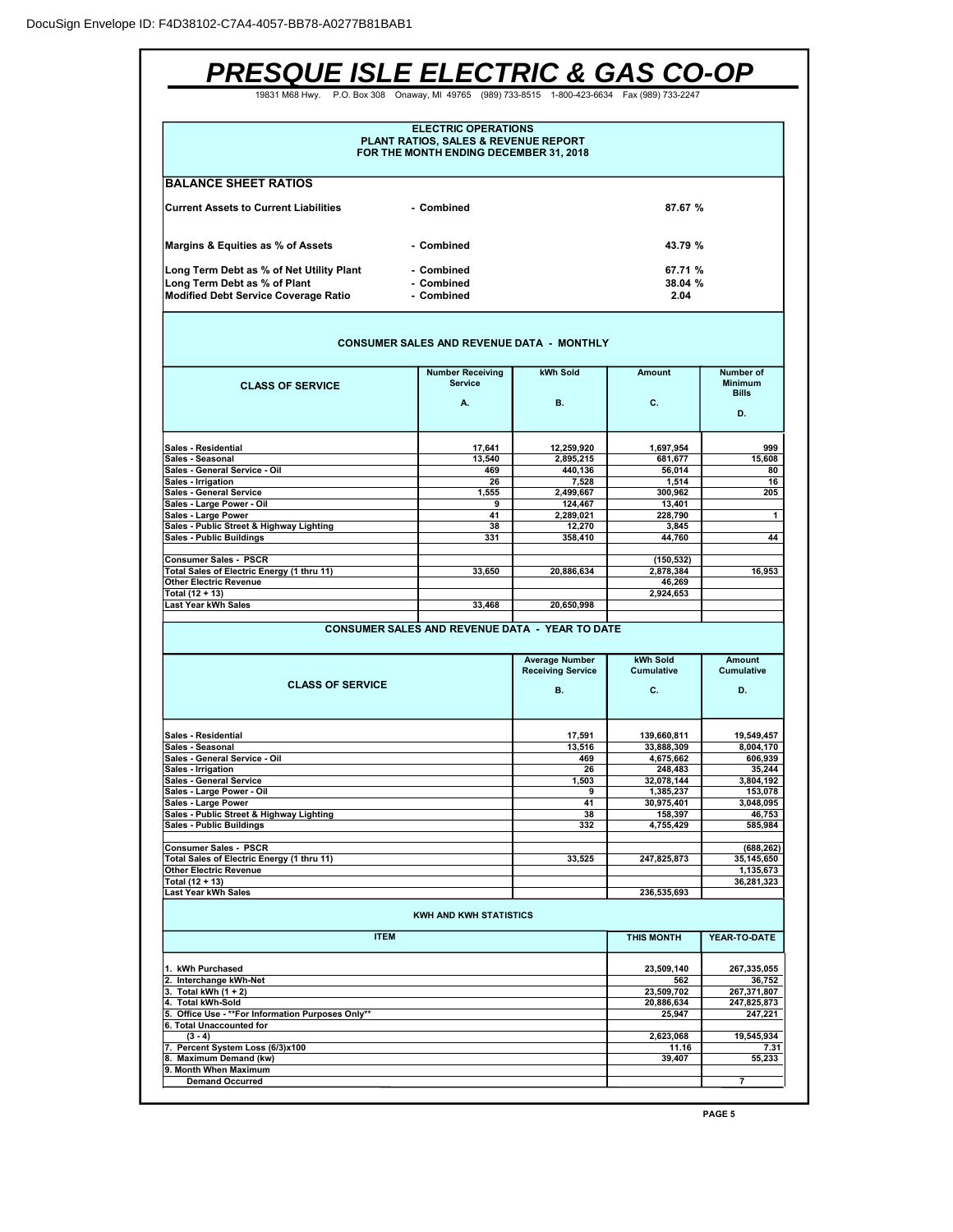| <b>PRESQUE ISLE ELECTRIC &amp; GAS CO-OP</b>                                                                                                                         |                                                                                |                                    |  |  |  |  |  |
|----------------------------------------------------------------------------------------------------------------------------------------------------------------------|--------------------------------------------------------------------------------|------------------------------------|--|--|--|--|--|
| 19831 M68 Hwy.                                                                                                                                                       | P.O. Box 308 Onaway, MI 49765 (989) 733-8515 1-800-423-6634 Fax (989) 733-2247 |                                    |  |  |  |  |  |
| <b>STATISTICAL INFORMATION</b><br>FOR THE MONTH ENDING DECEMBER 31, 2018                                                                                             |                                                                                |                                    |  |  |  |  |  |
|                                                                                                                                                                      | <b>THIS YEAR</b>                                                               | <b>LAST YEAR</b>                   |  |  |  |  |  |
| 1. KWHRS Sold Per Consumer:<br>a. For the Month<br>b. Year to Date                                                                                                   | 621<br>616                                                                     | 617<br>591                         |  |  |  |  |  |
| 2. Average Monthly Bill<br><b>Average Residential Bill</b>                                                                                                           | 85.54<br>96.25                                                                 | 94.33<br>97.53                     |  |  |  |  |  |
| 3. Average Bill:<br>a. Year To Date<br>b. YTD Residential                                                                                                            | 87.36<br>92.61                                                                 | 86.25<br>89.93                     |  |  |  |  |  |
| 4. Cost Per KWHR Purchased<br>a. This Month Mills<br>b. Year to Date Mills                                                                                           | 71.12<br>78.29                                                                 | 78.93<br>80.64                     |  |  |  |  |  |
| 5. Revenue Per KWHR Sold:<br>a. This Month Mills<br>b. Year to Date Mills                                                                                            | 137.81<br>141.82                                                               | 152.88<br>145.98                   |  |  |  |  |  |
| 6. Power Cost Adjustment<br>a. This Month                                                                                                                            | $-0.000590$                                                                    | 0.000870                           |  |  |  |  |  |
| 7. Number of New Members - Electric<br>Number of Transferred Members Added - Electric<br>7. Number of New Members - Gas<br>Number of Transferred Members Added - Gas | 82<br>1326<br>115<br>144                                                       | 68<br>1411<br>47<br>151            |  |  |  |  |  |
| 8. Security Lights Billed                                                                                                                                            | 1941                                                                           | 1945                               |  |  |  |  |  |
| 9. Regular Payroll - Hours<br>Overtime Payroll - Hours<br><b>Total Payroll</b>                                                                                       | 13,677.00<br>782.25<br>14,459.25                                               | 12,198.50<br>1,995.50<br>14,194.00 |  |  |  |  |  |
| Full Time<br>10. Number of Employees<br>Temporary                                                                                                                    | 77<br>8                                                                        | 71<br>6                            |  |  |  |  |  |
| 11. Principal Paid To CFC-YTD<br>Interest Paid To CFC-YTD                                                                                                            | 1,823,401.11<br>2,598,518.74                                                   | 1,621,675.15<br>2,435,745.78       |  |  |  |  |  |
| 12. Interest Paid on Line of Credit - YTD                                                                                                                            | 74,958.72                                                                      | 24, 143. 47                        |  |  |  |  |  |
|                                                                                                                                                                      |                                                                                |                                    |  |  |  |  |  |

**PAGE 7**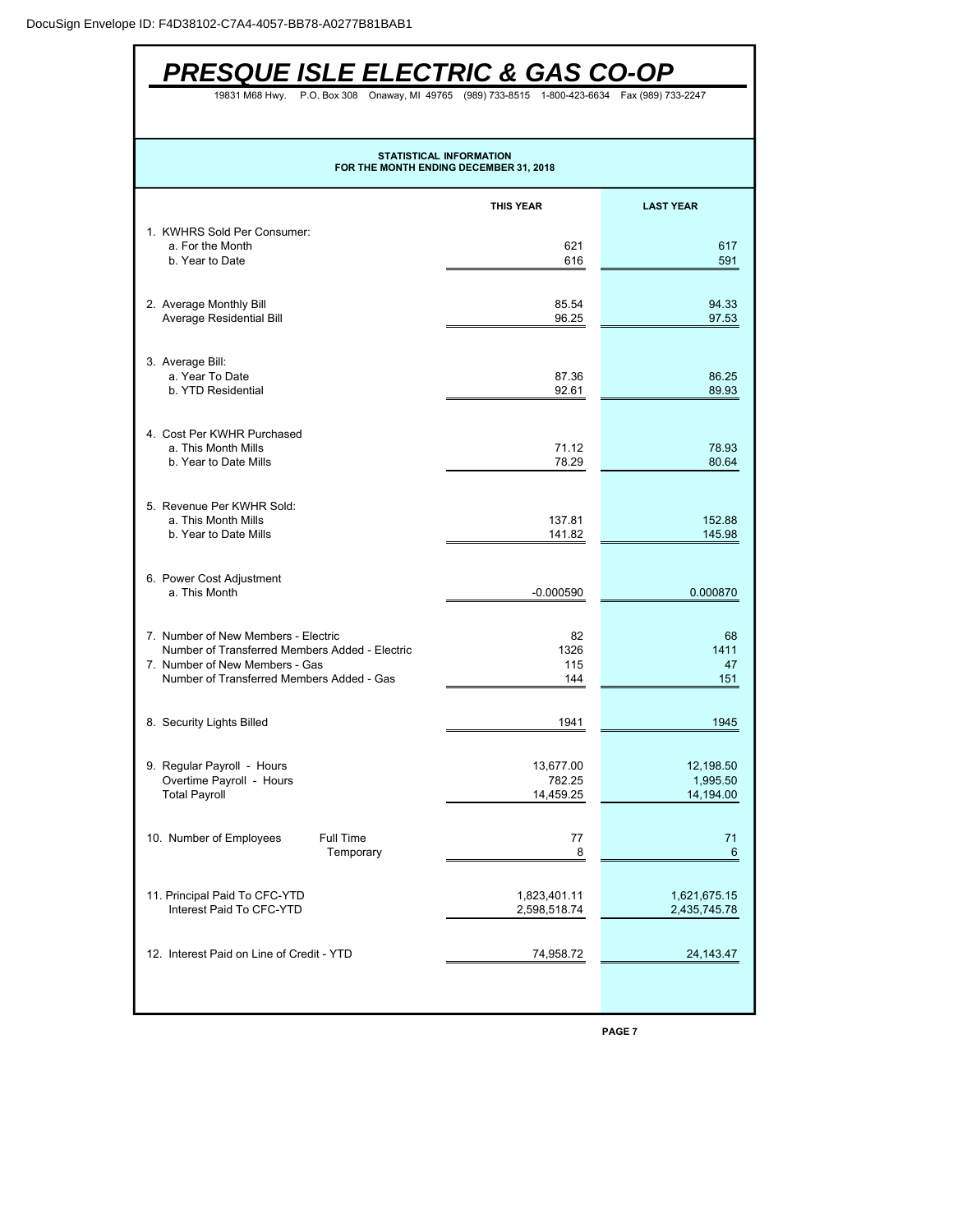| Year:                 | 2018                                                                                     |                                |  |
|-----------------------|------------------------------------------------------------------------------------------|--------------------------------|--|
| <b>FORM</b><br>7 LINE | <b>ITEM</b>                                                                              | 2018<br><b>All Costs</b><br>\$ |  |
|                       | <b>Operating Revenue</b>                                                                 |                                |  |
|                       | Sales of Electricity<br>Other                                                            | 36,281,323                     |  |
| 1                     | <b>Operating Revenue</b>                                                                 | 36,281,323                     |  |
|                       | <b>Operating Expenses</b><br>Cost of Purchased Energy                                    |                                |  |
| 3<br>$\overline{4}$   | <b>Transmission Expense</b>                                                              | 20,933,066                     |  |
| 5                     | Distribution Expense - Operation                                                         | 1.268.600                      |  |
| 6<br>$\overline{7}$   | Distribution Expense - Maintenance<br><b>Consumer Accounts Expense</b>                   | 4,050,076<br>1,597,765         |  |
| 8                     | Customer Service & Info. Expense                                                         | 844,751                        |  |
| 9<br>10               | Sales Expense<br>Administrative & General Expense                                        | 1,609,085                      |  |
| 11                    | Total O & M Expense                                                                      | 30,303,343                     |  |
| 12                    | Depreciation & Amortization Exp.                                                         | 3,086,468                      |  |
| 13                    | Tax Exp. - Property & Gross Recpts.                                                      | 898,771                        |  |
| 14<br>15              | Tax Expense - Other<br>Interest on Long-Term Debt (mpsc)                                 | 1,060<br>1,537,520             |  |
| 16                    | Interest Charged to Const. - Cr.                                                         |                                |  |
| 17<br>18              | Interest Expense - Other<br><b>Other Deductions</b>                                      | 59,301<br>1,000                |  |
| 19                    | <b>Total Cost of Operations</b>                                                          | 35,887,461                     |  |
| 20                    | Ptrng Cap. & OPERATING Margins                                                           | 393,862                        |  |
| 21                    | Non-Operating Margins - Interest                                                         | 68,349                         |  |
| 22                    | <b>AFUDC</b><br>nt Isted Loss from Property Retirements                                  |                                |  |
| 23                    | Inc. (Loss) from Equity Investments                                                      | (471, 140)                     |  |
| 24<br>25.a            | Non-Operating Margins - Other                                                            |                                |  |
| 25.b                  | Gen. & Trans. Capital Crs.<br>G & T Capital Crs - PSDFC                                  | 1,486,730                      |  |
| 26                    | Other Capital Crs. & Patronage Div's.                                                    | 198,493                        |  |
| 27<br>28              | Extraordinary Items<br>Ptrng Capital or Margins (20-27)                                  | 1,676,294                      |  |
|                       |                                                                                          |                                |  |
|                       | Part II: Adjusted Margins & TIER AS FILED<br>Actual Total Margin (Ln 28)                 | 1,676,294                      |  |
|                       | Step II Back Out:                                                                        |                                |  |
|                       | Gain/Loss from Equity Investments<br>G&T Credits, Allocated/Not Paid                     | 488,366<br>(1,486,730)         |  |
|                       | Other Cap Crs, Allocated/Nt Pd                                                           | (65, 290)                      |  |
|                       | Weather Normalization Adjustment<br>Adjustment for Non-Operating Loss                    |                                |  |
|                       |                                                                                          |                                |  |
|                       | Total Mrgns Less Cap. Crs. Allocation                                                    | 612,640                        |  |
|                       | Step III Add Back:                                                                       |                                |  |
|                       | <b>Estimated Storm Restoration Costs</b><br>Cap Crs Pd for Prior Years                   | 1,594,069                      |  |
|                       | Less offset of Cap Crs Retired/Members                                                   | (2,628,193)                    |  |
|                       | <b>Preliminary Adjusted Total Margins</b>                                                | (421,484)                      |  |
|                       | Step IV Back Out:                                                                        |                                |  |
|                       | Member Remaining Cap Crs. Retired                                                        |                                |  |
|                       | Adjust for difference in LT Debt Interest<br>Adjust for Add Back of C.C. Retired/Members | 1,034,124                      |  |
|                       |                                                                                          |                                |  |
|                       | <b>Adjusted Total Margin</b>                                                             | 612,640                        |  |
|                       |                                                                                          |                                |  |
|                       | <b>Resulting TIER:</b><br>Adjusted Total Margin                                          | 612,640                        |  |
|                       | + Interest, L/T Debt +                                                                   | 1,537,520                      |  |
|                       | + Interest, L/T Debt                                                                     | 1,537,520                      |  |
|                       | $=$ TIER                                                                                 | 1.40                           |  |
|                       | [Quiet zone = $1.6 - 2.2$ ]                                                              |                                |  |
|                       | Part III - Increase in Rates resulting from the 2018 PSCR/TIER Reconciliation            |                                |  |
|                       | Part III: Increase Calculation                                                           |                                |  |
|                       |                                                                                          |                                |  |
|                       | Target TIER as per Co-op Application<br>x Interest, LT Debt                              | 1.80<br>1,537,520              |  |
|                       | Subtotal                                                                                 | 2,767,560                      |  |
|                       | <b>LESS Interest, LT Debt</b>                                                            | (1,537,520)                    |  |
|                       | = Target Total Margin<br><b>LESS Adjusted Total Margin</b>                               | 1,230,041<br>(612, 640)        |  |
|                       | Rate Increase for Co-op's Target TIER                                                    | 617,401                        |  |
|                       | <b>Percent Increase</b>                                                                  |                                |  |
|                       | Annualized (Year) Electric Sales Revenue                                                 | \$<br>35,145,650               |  |
|                       | Percent Increase Needed for Target TIER                                                  | 1.76%                          |  |
|                       |                                                                                          |                                |  |
|                       | 2018 kWh Sales                                                                           | 247,825,873                    |  |
|                       |                                                                                          |                                |  |
|                       | Increase per kWh                                                                         | 0.00249                        |  |
|                       | <b>Average Residential Bill - kWh</b>                                                    | 662                            |  |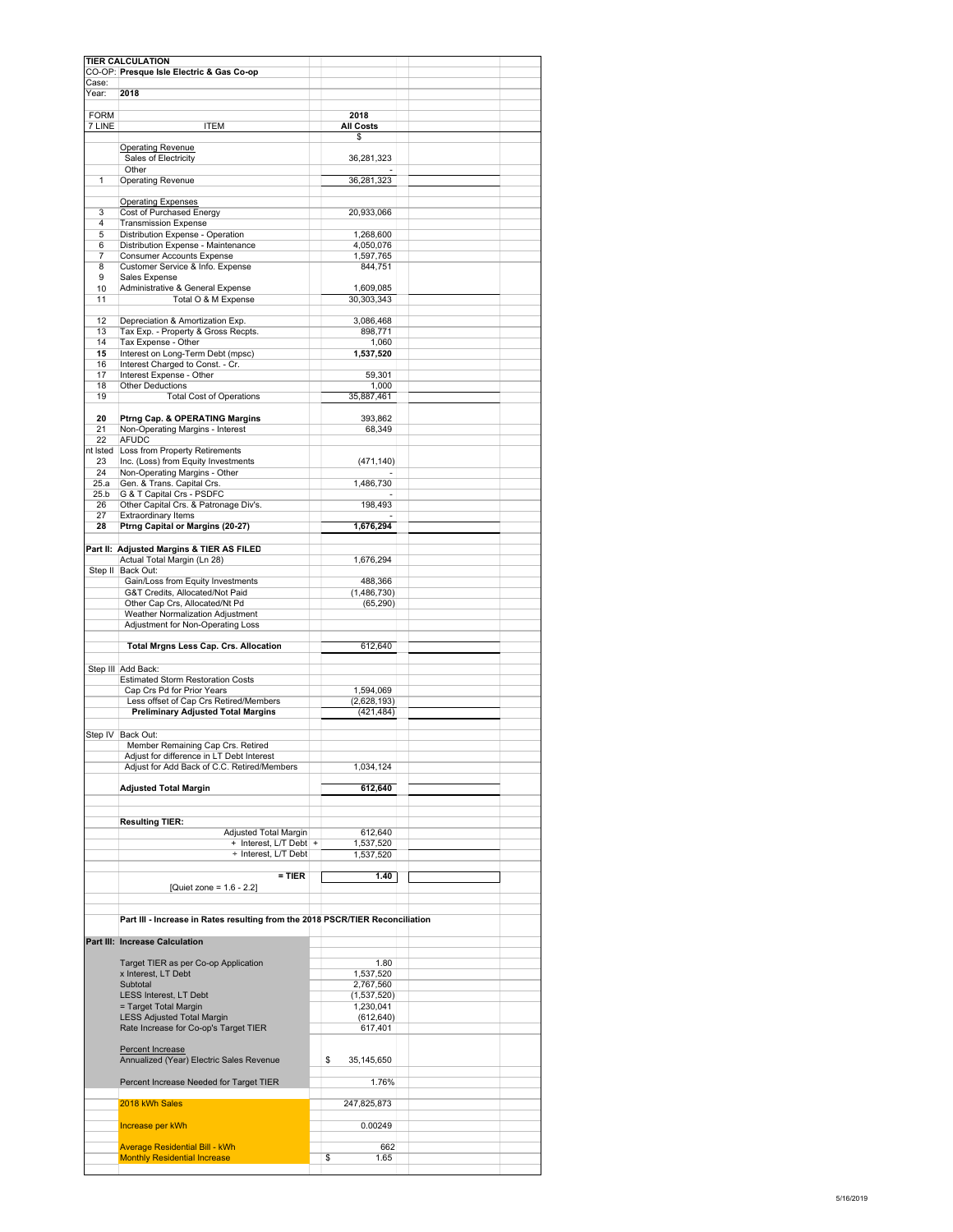#### **Comparison of Present and Proposed Rate Schedules**

| <b>Present Rates</b>                                    |                    |                 | <b>Proposed Rates</b>                                   |                    |                 |  |  |
|---------------------------------------------------------|--------------------|-----------------|---------------------------------------------------------|--------------------|-----------------|--|--|
| <b>Residential Monthly Service (A)</b>                  |                    |                 | <b>Residential Monthly Service (A)</b>                  |                    |                 |  |  |
| <b>Monthly Service Charge</b>                           |                    | $$18.00$ /month | <b>Monthly Service Charge</b>                           |                    | $$18.00$ /month |  |  |
| Distribution Variable Charge (All kWh)                  | \$0.02772 /kWh     |                 | Distribution Variable Charge (All kWh)                  | \$0.03067 /month   |                 |  |  |
| Power Supply Energy Charge (All kWh)                    | \$0.08601 /kWh     |                 | Power Supply Energy Charge (All kWh)                    | \$0.08601 /kWh     |                 |  |  |
| <b>PSCR</b>                                             | $(\$0.00608)$ /kWh |                 | <b>PSCR</b>                                             | $(\$0.00608)$ /kWh |                 |  |  |
| <b>Energy Optimization Surcharge</b>                    | \$0.00229 /kWh     |                 | <b>Energy Optimization Surcharge</b>                    | \$0.00229 /kWh     |                 |  |  |
| <b>Seasonal Residential Monthly Service (S)</b>         |                    |                 | <b>Seasonal Residential Monthly Service (S)</b>         |                    |                 |  |  |
| Yearly Rate                                             |                    |                 | Yearly Rate                                             |                    |                 |  |  |
| Monthly Service Charge                                  | \$228.00 /year     |                 | Monthly Service Charge                                  | \$228.00 /year     |                 |  |  |
| Distribution Variable Charge (All kWh)                  | \$0.07335 /kWh     |                 | Distribution Variable Charge (All kWh)                  | \$0.07815 /kWh     |                 |  |  |
| Power Supply Energy Charge (All kWh)                    | \$0.08601 /kWh     |                 | Power Supply Energy Charge (All kWh)                    | \$0.08601 /kWh     |                 |  |  |
| <b>PSCR</b>                                             | $(\$0.00608)$ /kWh |                 | <b>PSCR</b>                                             | $(\$0.00608)$ /kWh |                 |  |  |
| <b>Energy Optimization Surcharge</b>                    | \$0.00229 /kWh     |                 | <b>Energy Optimization Surcharge</b>                    | \$0.00229          |                 |  |  |
| <b>General Monthly Service (GS)</b>                     |                    |                 | <b>General Monthly Service (GS)</b>                     |                    |                 |  |  |
| Monthly Service Charge                                  |                    |                 | Monthly Service Charge                                  |                    |                 |  |  |
| Single Phase                                            |                    | $$16.00$ /month | Single Phase                                            |                    | $$16.00$ /month |  |  |
| Three Phase                                             |                    | \$35.00 /month  | Three Phase                                             |                    | \$35.00 /month  |  |  |
| Distribution Variable Charge (All kWh)                  | \$0.02535 /kWh     |                 | Distribution Variable Charge (All kWh)                  | \$0.02609 /kWh     |                 |  |  |
| <b>Energy Charge</b>                                    | \$0.08321 /kWh     |                 | <b>Energy Charge</b>                                    | \$0.08321 /kWh     |                 |  |  |
| <b>PSCR</b>                                             | (\$0.00608) /kWh   |                 | <b>PSCR</b>                                             | $(\$0.00608)$ /kWh |                 |  |  |
| <b>Energy Optimization Surcharge</b>                    |                    | $$3.10$ /month  | <b>Energy Optimization Surcharge</b>                    |                    | $$3.10$ /month  |  |  |
| Large General Monthly Service (LG)                      |                    |                 | Large General Monthly Service (LG)                      |                    |                 |  |  |
| Monthly Service Charge                                  |                    | $$50.00$ /month | Monthly Service Charge                                  |                    | $$50.00$ /month |  |  |
| Distribution Demand Charge                              | $$1.98$ /kW        |                 | Distribution Demand Charge                              | $$1.98$ /kW        |                 |  |  |
| Demand Charge - Power Supply                            | $$7.02$ /kW        |                 | Demand Charge - Power Supply                            | \$7.02 /kW         |                 |  |  |
| Distribution Variable Charge                            | \$0.01470 /kWh     |                 | Distribution Variable Charge                            | \$0.01548 /kWh     |                 |  |  |
| <b>Energy Charge</b>                                    | \$0.06481 /kWh     |                 | <b>Energy Charge</b>                                    | \$0.06481 /kWh     |                 |  |  |
| Primary Monthly Service Discount                        | $(\$0.20)$ /kW     |                 | Primary Monthly Service Discount                        | $($ \$0.20 $)$ /kW |                 |  |  |
| Primary Meter Discount                                  | $-2.00%$           |                 | Primary Meter Discount                                  | $-2.00%$           |                 |  |  |
| <b>PSCR</b>                                             | $(\$0.00608)$ /kWh |                 | <b>PSCR</b>                                             | $(\$0.00608)$ /kWh |                 |  |  |
| <b>Energy Optimization Surcharge</b>                    |                    | $$74.14$ /month | <b>Energy Optimization Surcharge</b>                    |                    | $$74.14$ /month |  |  |
| <b>Optional Large Power TOD Monthly Service (LPTOD)</b> |                    |                 | <b>Optional Large Power TOD Monthly Service (LPTOD)</b> |                    |                 |  |  |
| Monthly Service Charge                                  |                    | \$60.00 /month  | Monthly Service Charge                                  |                    | \$60.00 /month  |  |  |
| Demand Charge                                           |                    |                 | Demand Charge                                           |                    |                 |  |  |
| Peak Period                                             | $$6.00$ /kW        |                 | Peak Period                                             | $$6.00$ /kW        |                 |  |  |
| Maximum                                                 | $$6.55$ /kW        |                 | Maximum                                                 | $$6.55$ /kW        |                 |  |  |
| <b>Energy Charge</b>                                    | \$0.06951 /kWh     |                 | <b>Energy Charge</b>                                    | \$0.06951 /kWh     |                 |  |  |
| Primary Monthly Service Discount                        | $(\$0.20)$ /kW     |                 | Primary Monthly Service Discount                        | $(\$0.20)$ /kW     |                 |  |  |
| Primary Meter Discount                                  | $-2.00%$           |                 | Primary Meter Discount                                  | $-2.00%$           |                 |  |  |
| <b>PSCR</b>                                             | $(S0.00608)$ /kWh  |                 | <b>PSCR</b>                                             | $(\$0.00608)$ /kWh |                 |  |  |
| <b>Energy Optimization Surcharge</b>                    |                    | $$74.14$ /month | <b>Energy Optimization Surcharge</b>                    |                    | $$74.14$ /month |  |  |
| <b>Customer Owned Backup Generation (CBG)</b>           |                    |                 | <b>Customer Owned Backup Generation (CBG)</b>           |                    |                 |  |  |
| Demand Charge                                           | $(\$2.50) / kW$    |                 | Demand Charge                                           | $($2.50)$ /kW      |                 |  |  |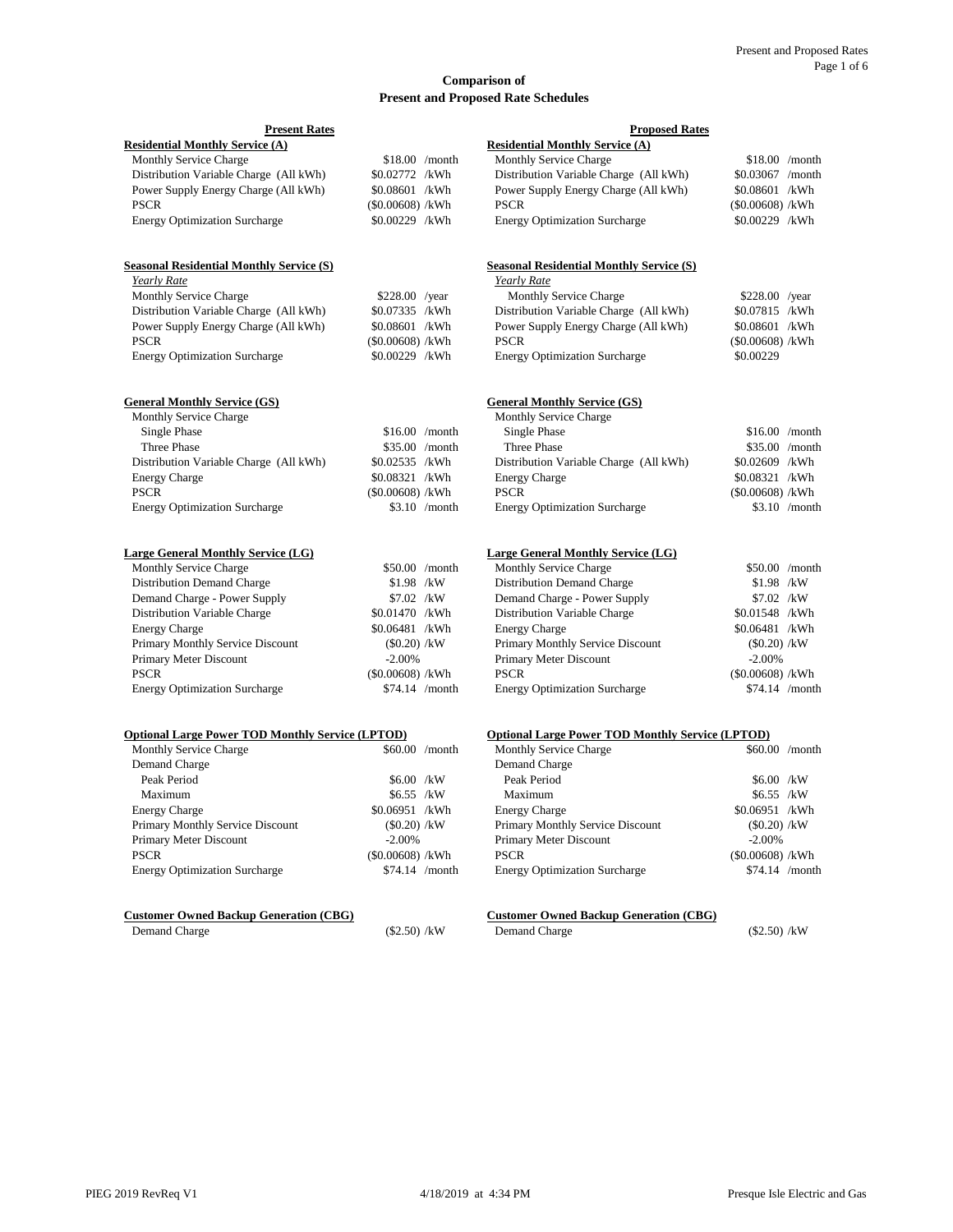#### **Comparison of Present and Proposed Rate Schedules**

| <b>Present Rates</b><br><b>Outdoor Lighting Monthly Service (OD)</b>               |                                    |                                                             | <b>Proposed Rates</b><br><b>Outdoor Lighting Monthly Service (OD)</b>                |                |                                                             |
|------------------------------------------------------------------------------------|------------------------------------|-------------------------------------------------------------|--------------------------------------------------------------------------------------|----------------|-------------------------------------------------------------|
| 175 W MV                                                                           |                                    | $$11.40$ /month                                             | 175 W MV                                                                             |                | $$12.48$ /month                                             |
| 400 W MV                                                                           |                                    | \$19.70 /month                                              | 400 W MV                                                                             |                | $$22.17$ /month                                             |
| 100 W HPS                                                                          |                                    | $$9.00$ /month                                              | 100 W HPS                                                                            |                | $$9.62$ /month                                              |
| <b>250 W HPS</b>                                                                   |                                    | $$14.80$ /month                                             | <b>250 W HPS</b>                                                                     |                | $$16.35$ /month                                             |
| 40 W LED Type 5                                                                    |                                    | \$6.80 /month                                               | 40 W LED Type 5                                                                      | \$7.05         |                                                             |
| 70 W LED Type 3                                                                    |                                    | $$7.70$ /month                                              | 70 W LED Type 3                                                                      | \$8.13         |                                                             |
| 70 W LED Type 5                                                                    |                                    | \$7.70 /month                                               | 70 W LED Type 5                                                                      |                | $$8.13$ /month                                              |
| <b>PSCR</b>                                                                        | $-$ \$0.00608 /kWh                 |                                                             | <b>PSCR</b>                                                                          |                | $-$ \$0.00608 /kWh                                          |
| <b>Primary Monthly Service (PSDS)</b><br>Rider C&I                                 |                                    |                                                             | <b>Primary Monthly Service (PSDS)</b><br>Rider C&I                                   |                |                                                             |
| <b>Monthly Service Charge</b>                                                      |                                    | /month                                                      | Monthly Service Charge                                                               |                | $$0.00$ /month                                              |
| <b>Distribution Demand Charge</b>                                                  | \$6.10 /kW                         |                                                             | Distribution Demand Charge                                                           |                | \$6.10 /kW                                                  |
| Power Supply Demand Charge                                                         | $$7.16$ /kW                        |                                                             | Demand Charge                                                                        |                | \$7.16 /kW                                                  |
| Distribution Variable Charge                                                       | \$0.00540 /kWh                     |                                                             | Distribution Variable Charge                                                         |                | \$0.00646 /kWh                                              |
| Power Supply Energy Charge                                                         | \$0.06091 /kWh                     |                                                             | <b>Energy Charge</b>                                                                 |                | \$0.06091 /kWh                                              |
| <b>Reactive Charge</b>                                                             |                                    | $$0.25$ /kVar                                               | Reactive Charge                                                                      |                | $$0.25$ /kVar                                               |
| <b>PSCR</b>                                                                        | $(S0.00608)$ /kWh                  |                                                             | <b>PSCR</b>                                                                          |                | $(S0.00608)$ /kWh                                           |
| <b>Energy Optimization Surcharge</b>                                               | 400.99 /month<br>\$.               |                                                             | <b>Energy Optimization Surcharge</b>                                                 | \$             | 400.99 /month                                               |
| <b>Controlled Heating Monthly Service (CH)</b><br>Schedule A                       |                                    |                                                             | <b>Controlled Heating Monthly Service (CH)</b>                                       |                |                                                             |
| <b>Energy Charge Discount</b>                                                      | $(\$0.03000)$ /kWh                 |                                                             | <b>Energy Charge</b>                                                                 |                | $(\$0.03000)$ /kWh                                          |
| Schedule GS                                                                        |                                    |                                                             |                                                                                      |                |                                                             |
| <b>Energy Charge Discount</b>                                                      | (\$0.03000) /kWh                   |                                                             |                                                                                      | $($ \$0.03000) |                                                             |
| <b>Efficient Electric Heating</b>                                                  |                                    |                                                             | <b>Efficient Electric Heating</b>                                                    |                |                                                             |
| <b>Energy Charge Discount</b>                                                      | $(\$0.03000)$ /kWh                 |                                                             | <b>Energy Charge</b>                                                                 |                | $(\$0.03000)$ /kWh                                          |
| <b>Partial Controlled Heating Monthly Service (PCH)</b><br><b>Energy Charge</b>    | (\$0.0150) /kWh                    |                                                             | <b>Partial Controlled Heating Monthly Service (PCH)</b><br><b>Energy Charge</b>      |                | (\$0.0150) /kWh                                             |
| <b>Green/Renewable Energy -- Rider</b><br><b>Energy Charge</b>                     | \$                                 | 2.50 /100 kWh                                               | <b>Green/Renewable Energy -- Rider</b><br><b>Energy Charge</b>                       | \$             | 2.50 /100 kWh                                               |
| <b>Controlled Water Heater Credit (CWH)</b><br>Option #1<br>Option #2<br>Option #3 |                                    | $(\$4.50)$ /month<br>$(\$6.00)$ /month<br>$(\$7.50)$ /month | <b>Controlled Water Heater Credit (CWH)</b><br>Option $#1$<br>Option #2<br>Option #3 |                | $(\$4.50)$ /month<br>$(\$6.00)$ /month<br>$(\$7.50)$ /month |
| <b>Net Metering</b><br>Variable Energy Charge<br><b>PSCR</b>                       | \$0.10450 /kWh<br>(\$0.00608) /kWh |                                                             | <b>Net Metering</b><br>Variable Energy Charge<br><b>PSCR</b>                         |                | \$0.10745 /kWh<br>$(\$0.00608)$ /kWh                        |

**Distributed Renewable Energy (DRE)** 

Excess Generation Credit  $$0.05600$  /kWh  $$0.05600$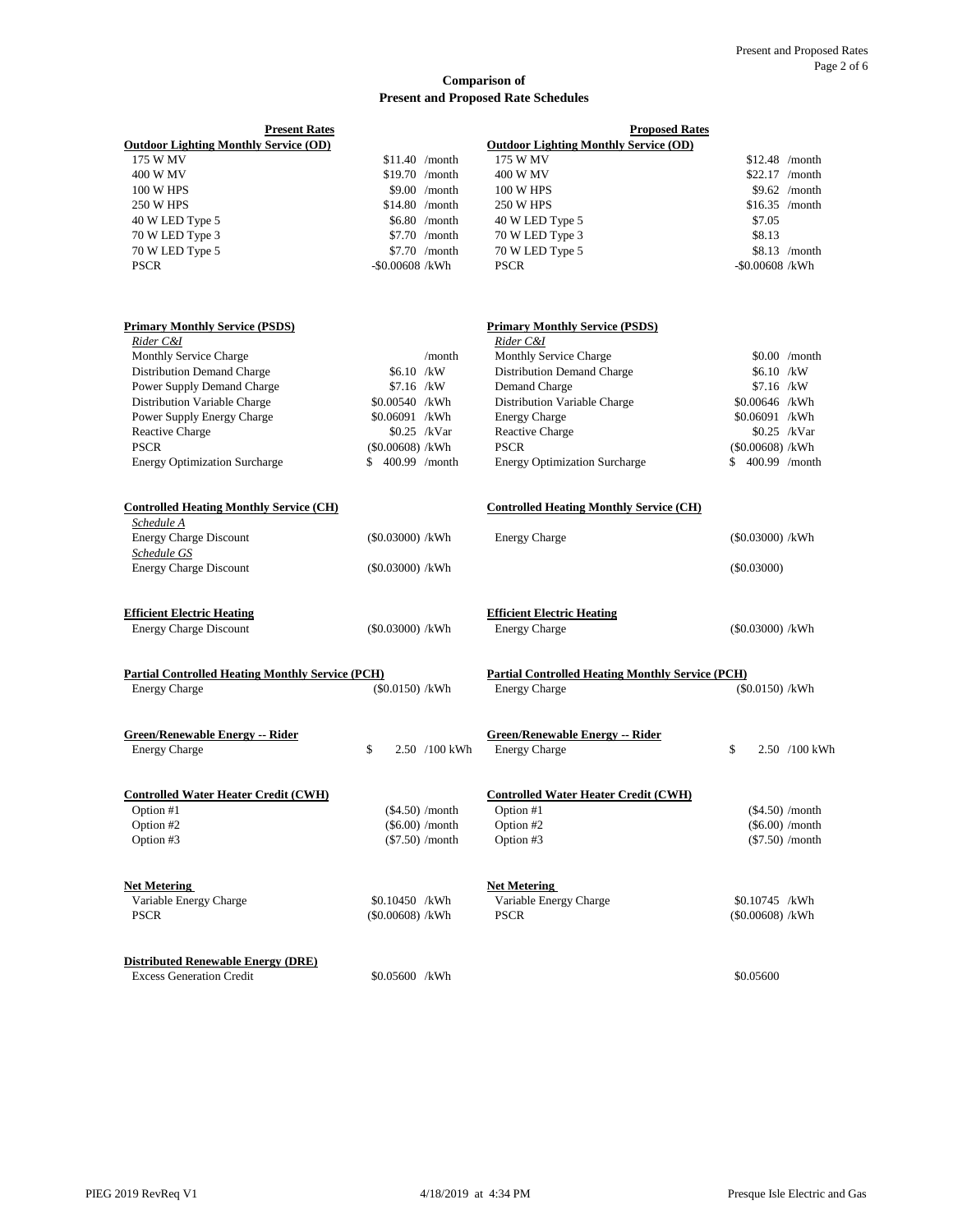### **Comparison of Revenue Present and Proposed Rates**

| (b)                                                     | (c)            | (d)             | (e)     | (e)                                                 |
|---------------------------------------------------------|----------------|-----------------|---------|-----------------------------------------------------|
|                                                         | <b>Present</b> |                 |         |                                                     |
|                                                         | Rate           | <b>Proposed</b> |         |                                                     |
| <b>Rate Class</b>                                       | <b>Revenue</b> | <b>Revenue</b>  | Amount  | $\frac{0}{0}$                                       |
|                                                         | $($)$          | $($)$           | $(\$)$  | $(\% )$                                             |
| Residential Service (A)                                 | 20,088,147     | 20,529,385      | 441,238 | 2.20                                                |
| Seasonal Residential Monthly Service (S)                | 6,394,957      | 6,504,874       | 109,918 | 1.72                                                |
| General Monthly Service (GS)                            | 4,779,805      | 4,810,597       | 30,792  | 0.64                                                |
| Large General Monthly Service (LG)                      | 579,768        | 584,009         | 4,241   | 0.73                                                |
| <b>Optional Large Power TOD Monthly Service (LPTOD)</b> | 1,304,515      | 1,304,515       |         |                                                     |
| Customer Owned Backup Generation (CBG)                  |                |                 |         | $\overline{\phantom{a}}$                            |
| Outdoor Lighting Monthly Service (OD)                   | 197,926        | 211,340         | 13,414  | 6.78                                                |
| Primary Monthly Service (PSDS)                          | 1,156,679      | 1,171,163       | 14,484  | 1.25                                                |
| Controlled Heating Monthly Service (CH)                 | (106, 642)     | (106, 642)      |         |                                                     |
| Partial Controlled Heating Monthly Service (PCH)        |                |                 |         |                                                     |
| Controlled Water Heater Credit (CWH)                    | (74, 424)      | (74, 424)       |         |                                                     |
| Net Metering                                            | (3,617)        | (3,725)         | (108)   | 2.99                                                |
|                                                         |                |                 |         |                                                     |
|                                                         |                |                 |         |                                                     |
| Total                                                   | 34, 317, 113   | 34,931,092      | 613,979 | 1.79                                                |
|                                                         | Line           |                 |         | <b>Proposed Rates</b><br><b>Increase (Decrease)</b> |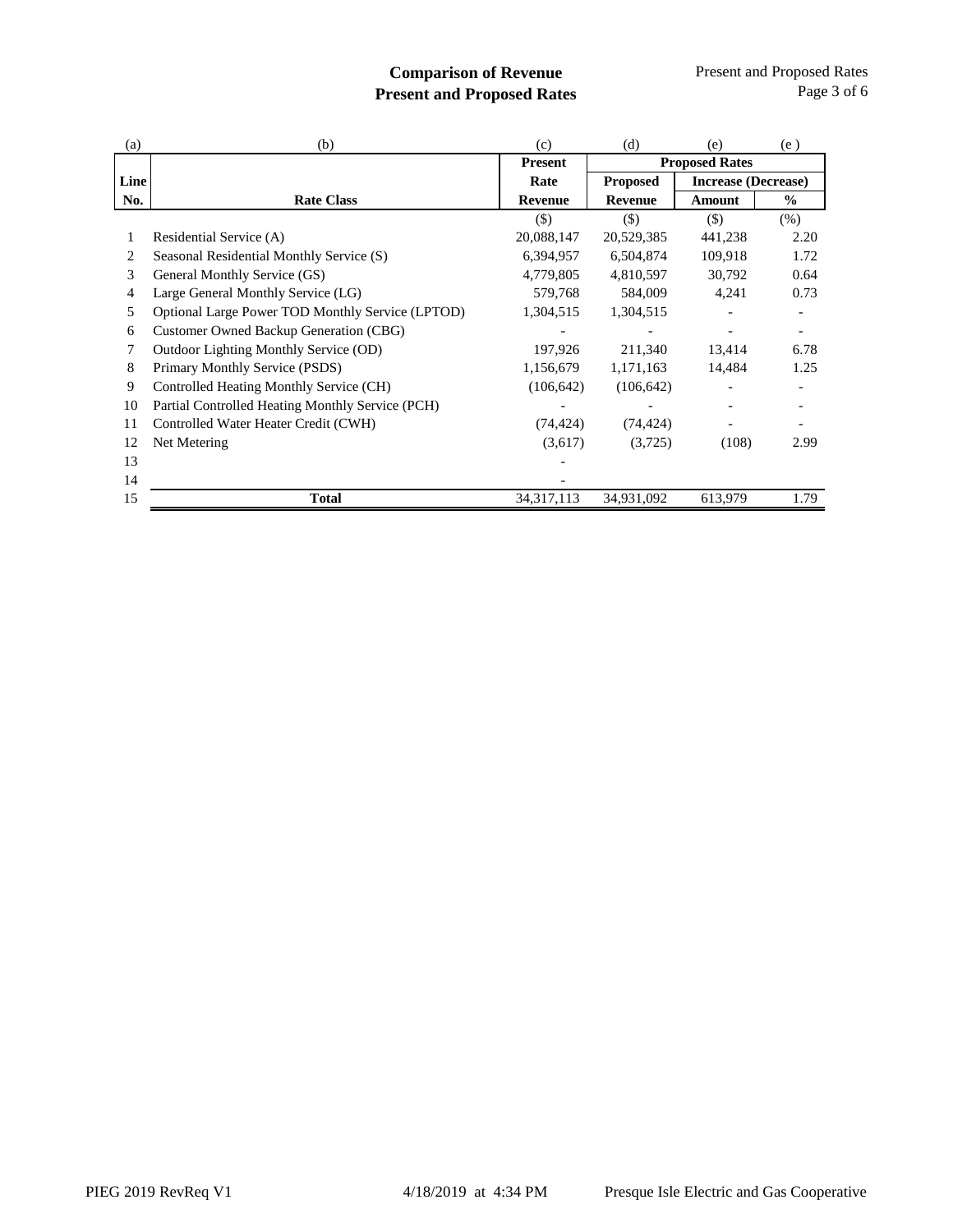## **Summary of Consumers, Energy Sales, and Revenue Under Proposed Rates**

| (a)                                             | (b)                 | (c)           | (d)<br>(e)            |     | (f)            |                       |
|-------------------------------------------------|---------------------|---------------|-----------------------|-----|----------------|-----------------------|
|                                                 | <b>Billing</b>      |               | <b>Proposed Rates</b> |     |                |                       |
| <b>Rate Class</b>                               | <b>Determinants</b> | Units         | Rate                  |     | Revenue        | $\overline{\%}$ Split |
| <b>Residential Service (A)</b>                  |                     |               |                       |     |                |                       |
| Service Charge                                  |                     | 18,457 /month | \$18.00               | \$  | 3,986,712      | 46.5%                 |
| Distribution Variable Charge                    | 149,572,086 /kWh    |               | \$0.03067             |     | 4,587,376      | 53.5%                 |
| Power Supply Energy Charge                      | 149,572,086 /kWh    |               | \$0.08601             |     | 12,864,695     |                       |
| <b>PSCR</b>                                     | 149,572,086 /kWh    |               | (\$0.00608)           |     | (909, 398)     |                       |
|                                                 |                     |               |                       | \$. | 20,529,385     | 100.0%                |
| <b>Seasonal Residential Monthly Service (S)</b> |                     |               |                       |     |                |                       |
| Yearly Rate                                     |                     |               |                       |     |                |                       |
| <b>Availability Charge</b>                      | 12,653 /year        |               | \$228.00              | \$  | 2,884,922      | 61.7%                 |
| Distribution Variable Charge                    | 22,899,496 /kWh     |               | \$0.07815             |     | 1,789,596      | 38.3%                 |
| Power Supply Energy Charge                      | 22,899,496 /kWh     |               | \$0.08601             |     | 1,969,586      |                       |
| <b>PSCR</b>                                     | 22,899,496 /kWh     |               | (\$0.00608)           |     | (139, 229)     |                       |
|                                                 |                     |               |                       | \$  | 6,504,874      | 100.0%                |
|                                                 |                     |               |                       |     |                |                       |
| <b>General Monthly Service (GS)</b>             |                     |               |                       |     |                |                       |
| Monthly Service Charge<br><b>Single Phase</b>   | $2,032.8$ /month    |               | \$16.00               | \$  | 390,304        |                       |
| Three Phase                                     |                     | 298.2 /month  | \$35.00               |     | 125,230        | 32.2%                 |
| Distribution Variable Charge                    | 41,610,760 /kWh     |               | \$0.02609             |     | 1,085,625      | 67.8%                 |
| <b>Energy Charge</b>                            | 41,610,760 /kWh     |               | \$0.08321             |     | 3,462,431      |                       |
| <b>Energy Charge Credits</b>                    | 41,610,760 /kWh     |               | \$0.00000             |     | $\overline{a}$ |                       |
| <b>PSCR</b>                                     | 41,610,760 /kWh     |               | (\$0.00608)           |     | (252,993)      |                       |
|                                                 |                     |               |                       | \$  | 4,810,597      | 100.0%                |
|                                                 |                     |               |                       |     |                |                       |
| <b>Large General Monthly Service (LG)</b>       |                     |               |                       |     |                |                       |
| Monthly Service Charge                          |                     | 33 /month     | \$50.00               | \$  | 19,900         | 14.3%                 |
| <b>Distribution Demand Charge</b>               | 17,841 /kW          |               | \$1.98                |     | 35,325         | 25.3%                 |
| Demand Charge - Power Supply                    | 17,841 /kW          |               | \$7.02                |     | 125,244        |                       |
| Oil Related Demand Credit                       | $\overline{a}$      | /kW           | \$0.00000             |     | $\overline{a}$ |                       |
| Distribution Variable Charge                    | 5,437,816 /kWh      |               | \$0.01548             |     | 84,177         | 60.4%                 |
| <b>Energy Charge</b>                            | 5,437,816 /kWh      |               | \$0.06481             |     | 352,425        |                       |
| Primary Monthly Service Discount                |                     | /kVa          | $(\$0.20)$            |     |                |                       |
| Primary Meter Discount                          |                     |               | $-2.0%$               |     | $\overline{a}$ |                       |
| <b>PSCR</b>                                     | 5,437,816 /kWh      |               | (\$0.00608)           |     | (33,062)       |                       |
|                                                 |                     |               |                       | \$  | 584,009        | 100.0%                |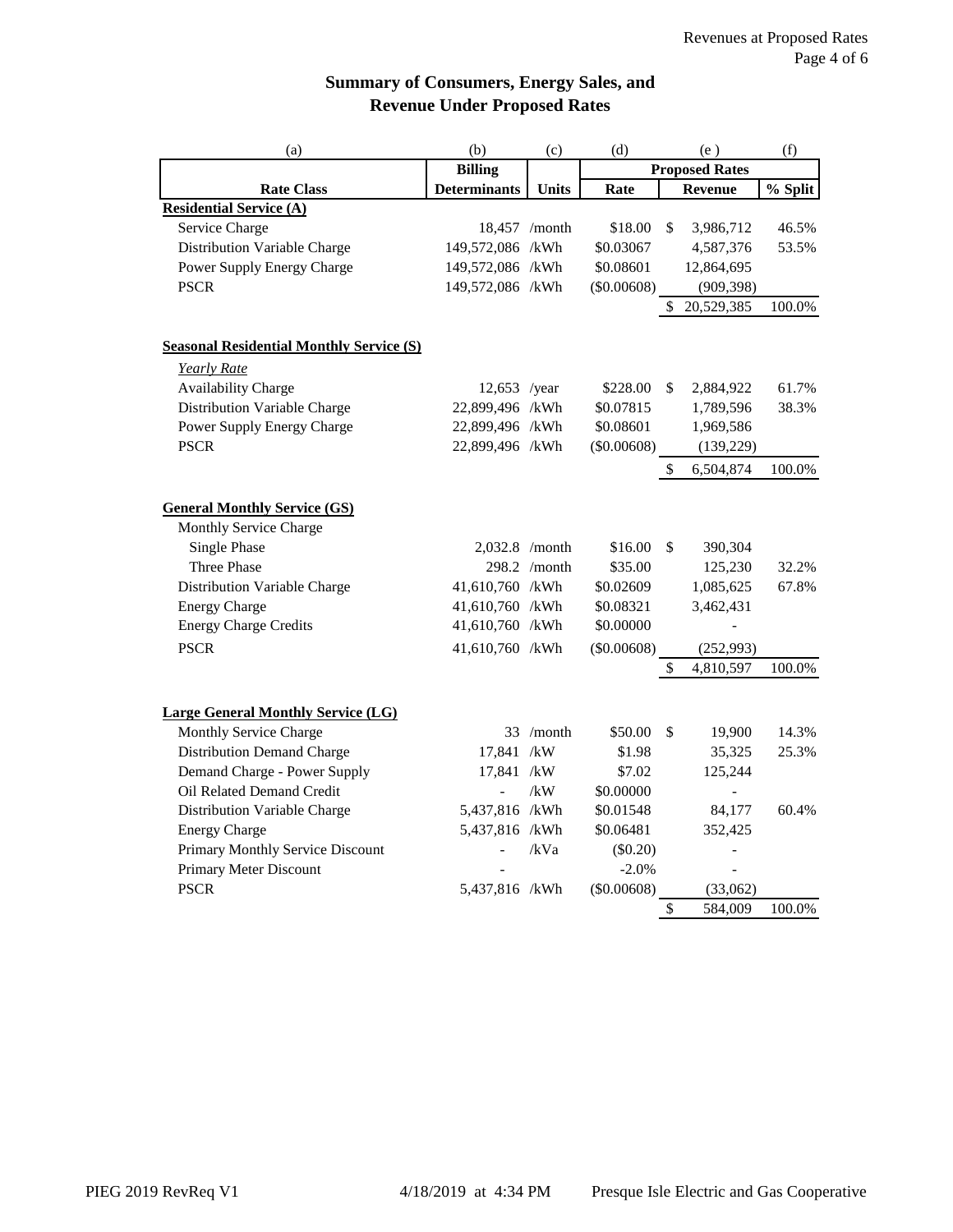# **Summary of Consumers, Energy Sales, and Revenue Under Proposed Rates**

| (a)                                                     | (b)                 | (c)          | (d)<br>(e)        |               | (f)                   |         |
|---------------------------------------------------------|---------------------|--------------|-------------------|---------------|-----------------------|---------|
|                                                         | <b>Billing</b>      |              |                   |               | <b>Proposed Rates</b> |         |
| <b>Rate Class</b>                                       | <b>Determinants</b> | Units        | Rate              |               | <b>Revenue</b>        | % Split |
| <b>Optional Large Power TOD Monthly Service (LPTOD)</b> |                     |              |                   |               |                       |         |
| Monthly Service Charge                                  |                     | 14 /month    | \$60.00           | $\mathcal{S}$ | 10,080                | 3.6%    |
| Demand Charge                                           |                     |              |                   |               |                       |         |
| Peak Period                                             | 31,011 /kW          |              | \$6.00            |               | 186,066               |         |
| Maximum                                                 | 40,941 /kW          |              | \$6.55            |               | 268,164               | 96.4%   |
| <b>Energy Charge</b>                                    | 13,246,180 /kWh     |              | \$0.06951         |               | 920,742               |         |
| Primary Monthly Service Discount                        |                     | /kVa         | $(\$0.20)$        |               |                       |         |
| Primary Meter Discount                                  |                     | /kWh         | (\$0.02)          |               |                       |         |
| <b>PSCR</b>                                             | 13,246,180 /kWh     |              | (\$0.00608)       |               | (80, 537)             |         |
|                                                         |                     |              |                   | \$            | 1,304,515             | 100.0%  |
|                                                         |                     |              |                   |               |                       |         |
| <b>Customer Owned Backup Generation (CBG)</b>           |                     |              |                   |               |                       |         |
| Demand Charge                                           |                     | /kW          | $(\$2.50)$ \,     |               |                       |         |
|                                                         |                     |              |                   | \$            |                       |         |
|                                                         |                     |              |                   |               |                       |         |
| <b>Outdoor Lighting Monthly Service (OD)</b>            |                     |              |                   |               |                       |         |
| 175 W MV                                                |                     | 264 /month   | \$12.48           | \$            | 39,487                |         |
| 400 W MV                                                |                     | 4 /month     | \$22.17           |               | 1,064                 |         |
| 100 W HPS                                               |                     | 469 /month   | \$9.62            |               | 54,141                |         |
| <b>250 W HPS</b>                                        |                     | 37 /month    | \$16.35           |               | 7,243                 |         |
| 40 W LED Type 5                                         |                     | 247 /month   | \$7.05            |               | 20,896                |         |
| 70 W LED Type 3                                         |                     | 432 /month   | \$8.13            |               | 42,105                |         |
| 70 W LED Type 5                                         |                     | $530$ /month | \$8.13            |               | 51,707                |         |
| <b>PSCR</b>                                             | 872,231 /kWh        |              | (\$0.00608)       |               | (5,303)               |         |
|                                                         |                     |              |                   | \$            | 211,340               |         |
|                                                         |                     |              |                   |               |                       |         |
| <b>Primary Monthly Service (PSDS)</b>                   |                     |              |                   |               |                       |         |
| Rider C&I                                               |                     |              |                   |               |                       |         |
| Monthly Service Charge                                  |                     | $4$ /cons    | \$0.00            | \$            |                       |         |
| <b>Distribution Demand Charge</b>                       | 29,674 /kW          |              | \$6.10            |               | 181,011               | 15.6%   |
| Power Supply Demand Charge                              | 20,031 /kW          |              | \$7.16            |               | 143,422               | 12.4%   |
| Oil Related Demand Credit                               | $\overline{a}$      | /kW          | \$0.00000         |               |                       |         |
| Distribution Variable Charge                            | 13,664,100 /kWh     |              | \$0.00646         |               | 88,270                |         |
| Power Supply Energy Charge                              | 13,664,100 /kWh     |              | \$0.06091         |               | 832,280               | 72.0%   |
| Reactive Charge                                         | 16,169 /kVar        |              | \$0.25            |               | 4,042                 |         |
| <b>PSCR</b>                                             | 12,806,400 /kWh     |              | (\$0.00608)       |               | (77, 863)             |         |
|                                                         |                     |              |                   | \$            | 1,171,163             | 100.0%  |
|                                                         |                     |              |                   |               |                       |         |
| <b>Controlled Heating Monthly Service (CH)</b>          |                     |              |                   |               |                       |         |
| Schedule A                                              |                     |              |                   |               |                       |         |
| <b>Energy Charge Discount</b>                           | 3,298,075 /kWh      |              | $(\$0.03000)$ \\$ |               | (98, 942)             |         |
| Schedule GS                                             |                     |              |                   |               |                       |         |
| <b>Energy Charge Discount</b>                           | 256,652 /kWh        |              | $(\$0.03000)$ \\$ |               | (7,700)               |         |
| Total                                                   |                     |              |                   | \$            | (106, 642)            |         |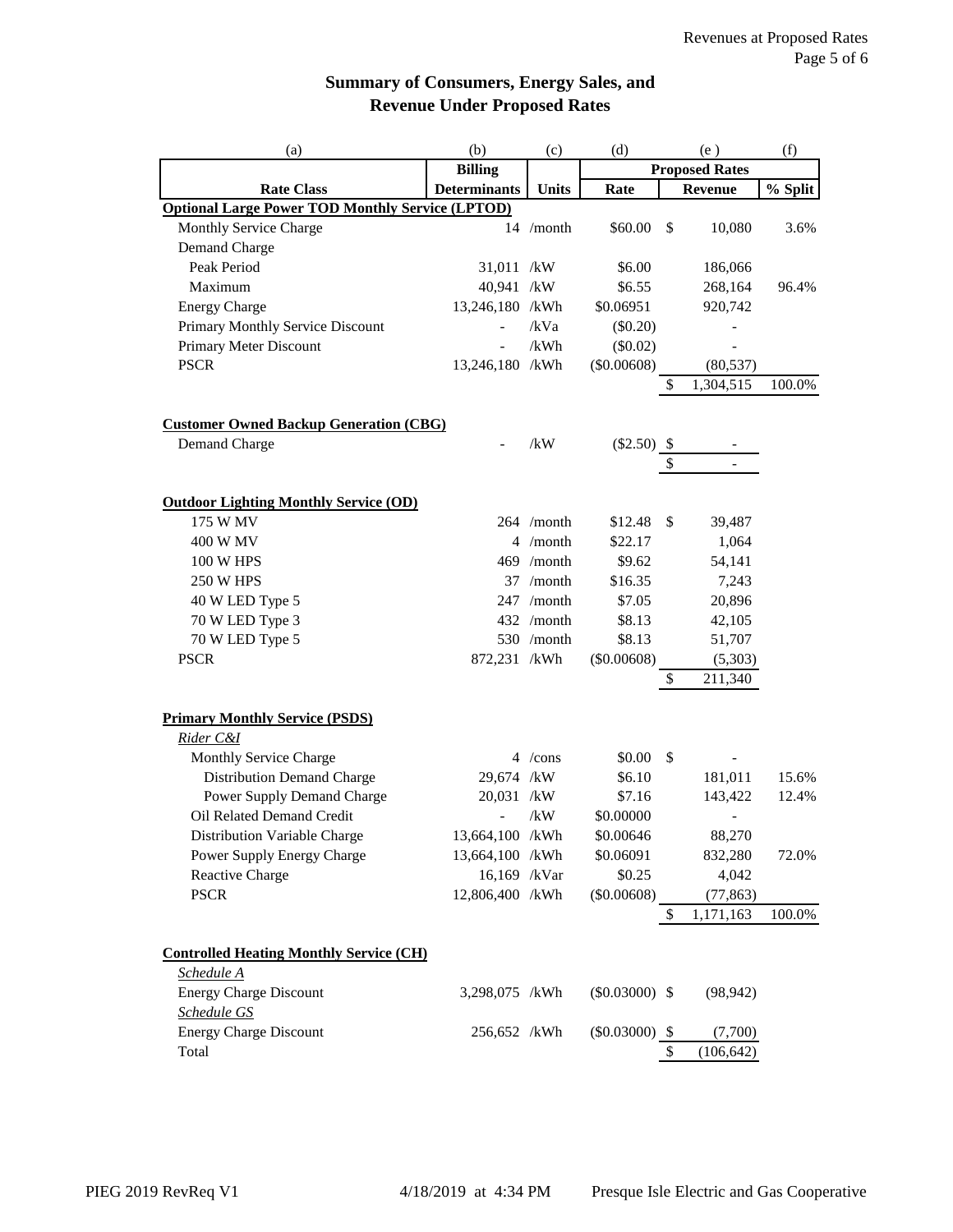# **Summary of Consumers, Energy Sales, and Revenue Under Proposed Rates**

| (b)                                                     | (c)          | (d)                                                                                          |                           | (e)                                                                           | (f)                                                   |
|---------------------------------------------------------|--------------|----------------------------------------------------------------------------------------------|---------------------------|-------------------------------------------------------------------------------|-------------------------------------------------------|
| <b>Billing</b>                                          |              |                                                                                              |                           |                                                                               |                                                       |
| <b>Determinants</b>                                     | <b>Units</b> | Rate                                                                                         |                           |                                                                               | % Split                                               |
| <b>Partial Controlled Heating Monthly Service (PCH)</b> |              |                                                                                              |                           |                                                                               |                                                       |
|                                                         | /kWh         |                                                                                              |                           |                                                                               |                                                       |
|                                                         |              |                                                                                              | \$                        |                                                                               |                                                       |
|                                                         |              |                                                                                              |                           |                                                                               |                                                       |
|                                                         |              |                                                                                              |                           |                                                                               |                                                       |
| 522                                                     |              |                                                                                              |                           | (28, 175)                                                                     |                                                       |
| 576                                                     |              |                                                                                              |                           | (41,502)                                                                      |                                                       |
|                                                         |              |                                                                                              |                           | (4,748)                                                                       |                                                       |
|                                                         |              |                                                                                              | $\mathcal{S}$             | (74, 424)                                                                     |                                                       |
|                                                         |              |                                                                                              |                           |                                                                               |                                                       |
|                                                         |              | \$0.10745                                                                                    |                           | (3,949)                                                                       |                                                       |
|                                                         |              | $(\$0.00608)$                                                                                |                           | 223                                                                           |                                                       |
|                                                         |              |                                                                                              | $\boldsymbol{\mathsf{S}}$ | (3,725)                                                                       |                                                       |
|                                                         |              |                                                                                              |                           |                                                                               |                                                       |
|                                                         |              | $/$ month<br>/month<br>53 /month<br>$1,151$ /month<br>$(36,752)$ /month<br>$(36,752)$ /month |                           | $(\$0.0150)$ \\$<br>$(\$4.50)$ \,<br>$(\$6.00)$<br>$(\$7.50)$<br>$\mathbf{s}$ | <b>Proposed Rates</b><br><b>Revenue</b><br>34,931,092 |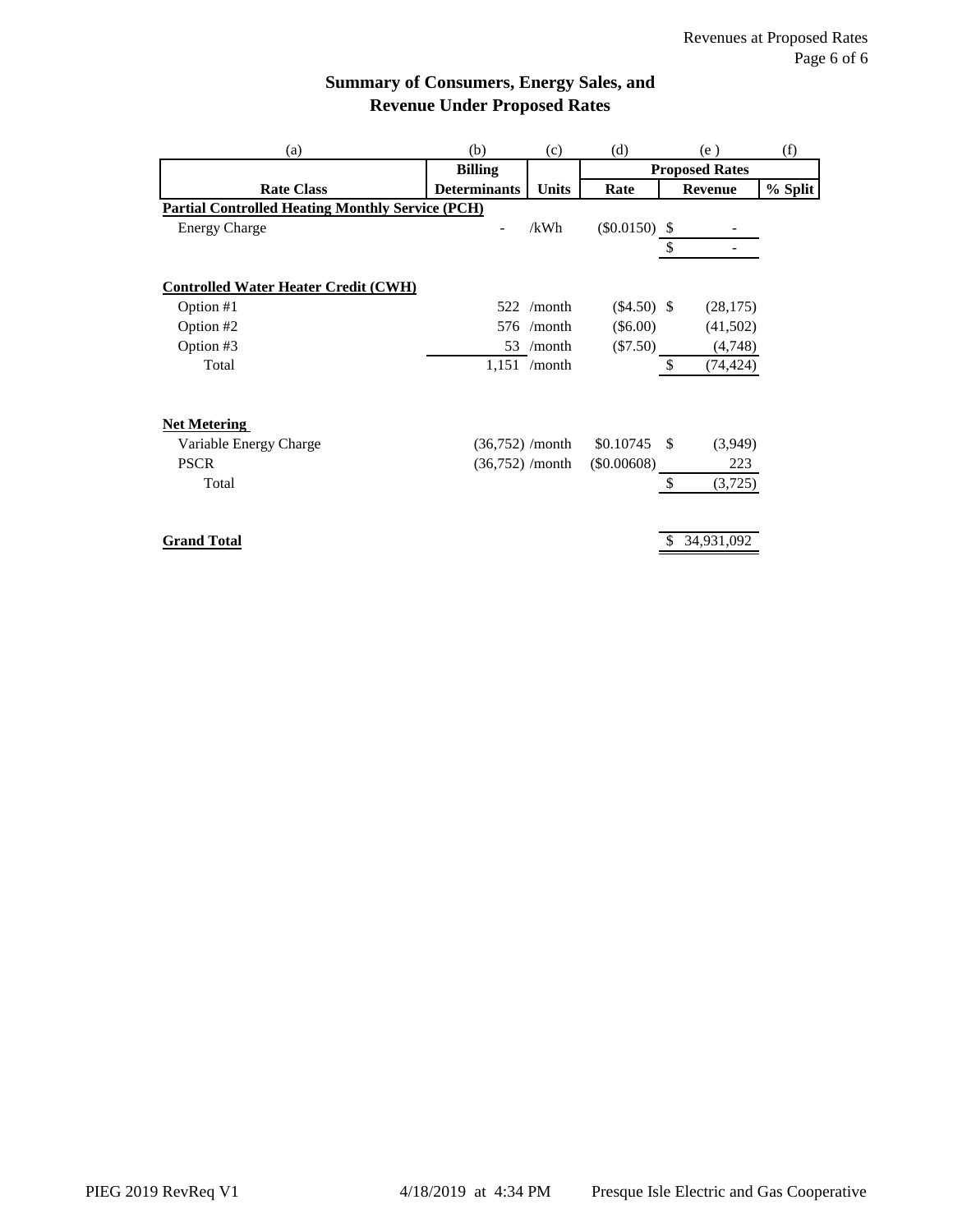Cost of Service Study Summary 1 of 4

#### **Cost of Service Summary Revenue Requirements Summary -- BUNDLED**

|      |                              |            | <b>Residential</b> | <b>Seasonal</b>    | <b>General</b> | <b>Large General</b> | <b>Large Power</b> | <b>Primary</b> |          |
|------|------------------------------|------------|--------------------|--------------------|----------------|----------------------|--------------------|----------------|----------|
| Line |                              |            | <b>Service</b>     | <b>Residential</b> | <b>Service</b> | <b>Service</b>       | <b>TOD Service</b> | <b>Service</b> | Outdoor  |
| No.  | <b>Description</b>           | Total      | (A)                | (S)                | (GS)           | (LG)                 | (LPTOD)            | (PSDS)         | Lighting |
|      | <b>Revenue Requirements</b>  |            |                    |                    |                |                      |                    |                |          |
|      | <b>Revenue Requirements</b>  | 35,518,303 | 20.791.186         | 6,586,369          | 4.868.444      | 591.026              | 1.281.144          | 1,185,630      | 214,505  |
|      |                              |            |                    |                    |                |                      |                    |                |          |
| 4    | <b>Present Rates</b>         |            |                    |                    |                |                      |                    |                |          |
|      | <b>Revenue-Present Rates</b> | 34,498,180 | 20.084.530         | 6.394.957          | 4,779,805      | 579.768              | 1.304.515          | 1.156.679      | 197,926  |
| 6    | <b>Revenue Credits</b>       | 402.751    | 234,478            | 74.658             | 55,802         | 6.769                | 15,230             | 13.504         | 2,311    |
|      |                              | 34,900,931 | 20,319,008         | 6,469,615          | 4,835,607      | 586,537              | 1,319,745          | 1,170,183      | 200,237  |
| 8    |                              |            |                    |                    |                |                      |                    |                |          |
| 9    | Required Incr./(Decr)        | 617.372    | 472.178            | 116,754            | 32,837         | 4.489                | (38,601)           | 15,447         | 14,268   |
| 10   | Percent                      | 1.79%      | 2.35%              | 1.83%              | 0.69%          | 0.77%                | $(2.96\%)$         | 1.34%          | 7.21%    |
|      |                              |            |                    |                    |                |                      |                    |                |          |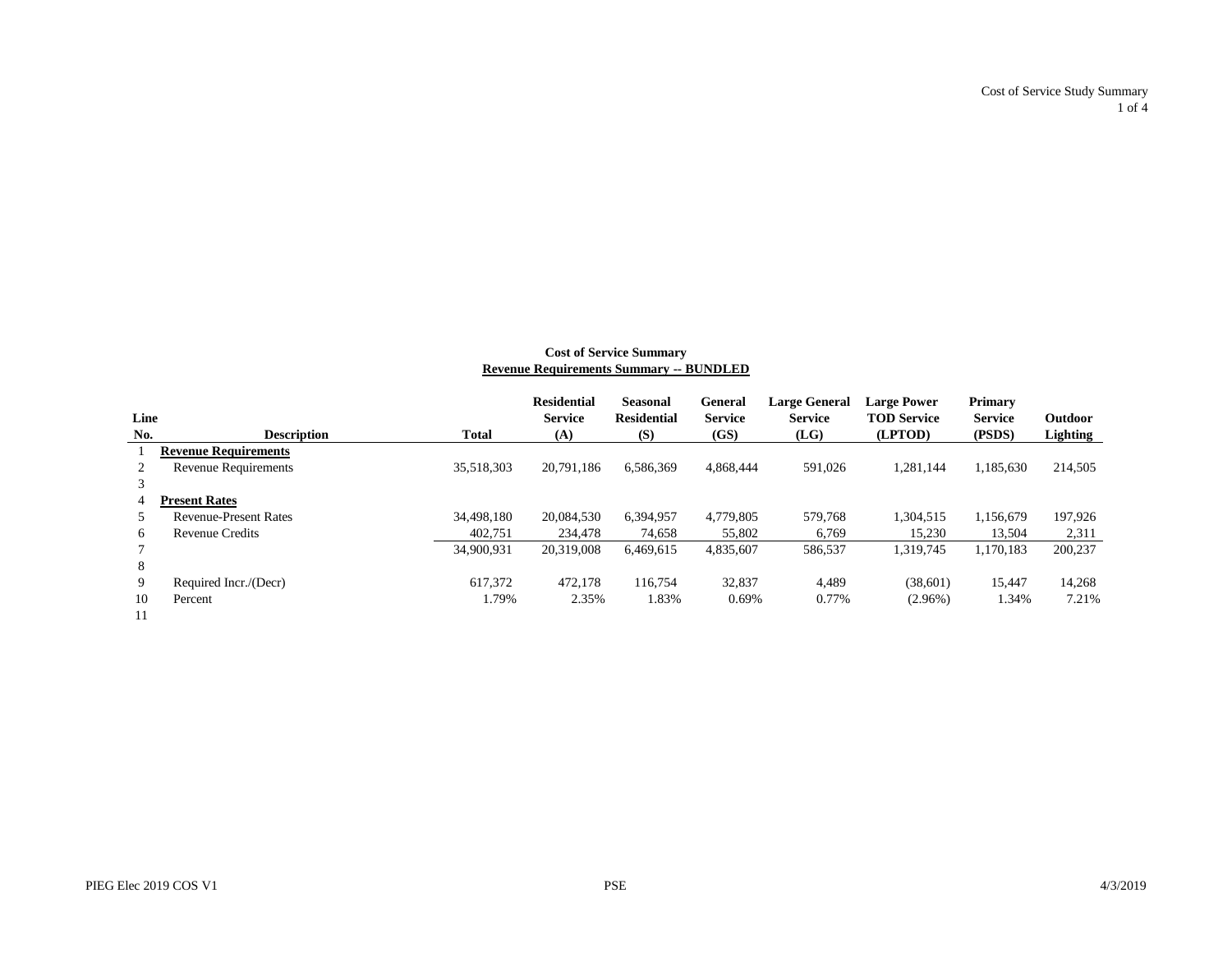#### **Cost of Service Summary Margin by Rate Class**

|      |                                            |              | <b>Residential</b> | <b>Seasonal</b>    | General        | <b>Large General</b> | <b>Large Power</b> | <b>Primary</b> |          |
|------|--------------------------------------------|--------------|--------------------|--------------------|----------------|----------------------|--------------------|----------------|----------|
| Line |                                            |              | <b>Service</b>     | <b>Residential</b> | <b>Service</b> | <b>Service</b>       | <b>TOD Service</b> | <b>Service</b> | Outdoor  |
| No.  | <b>Description</b>                         | <b>Total</b> | (A)                | (S)                | (GS)           | (LG)                 | (LPTOD)            | (PSDS)         | Lighting |
| 19   | <b>O-TIER Under Present Rates</b>          |              |                    |                    |                |                      |                    |                |          |
| 20   | <b>Revenue-Present Rates</b>               | 34,900,931   | 20,319,008         | 6.469.615          | 4,835,607      | 586,537              | 1.319.745          | 1.170.183      | 200,237  |
| 21   | <b>Operating Expenses Allocated</b>        | 34,555,941   | 20,254,776         | 6,303,633          | 4,774,778      | 583,608              | 1,266,676          | 1,174,825      | 197,644  |
| 22   | Margin Under Present Rates                 | 344,990      | 64,232             | 165,982            | 60,829         | 2,928                | 53,068             | (4,642)        | 2,592    |
| 23   | Allocated LT Interest Expense              | 1,528,628    | 852,039            | 449,102            | 148,780        | 11.782               | 22,981             | 17.162         | 26,782   |
| 24   | <b>O-TIER</b> - Present Rates              | 1.23         | 1.08               | 1.37               | 1.41           | 1.25                 | 3.31               | 0.73           | 1.10     |
| 25   |                                            |              |                    |                    |                |                      |                    |                |          |
| 26   | <b>O-TIER Parity Index - Present Rates</b> | 1.00         | 0.88               | 1.12               | 1.15           | 1.02                 | 2.70               | 0.60           | 0.89     |
| 27   |                                            |              |                    |                    |                |                      |                    |                |          |

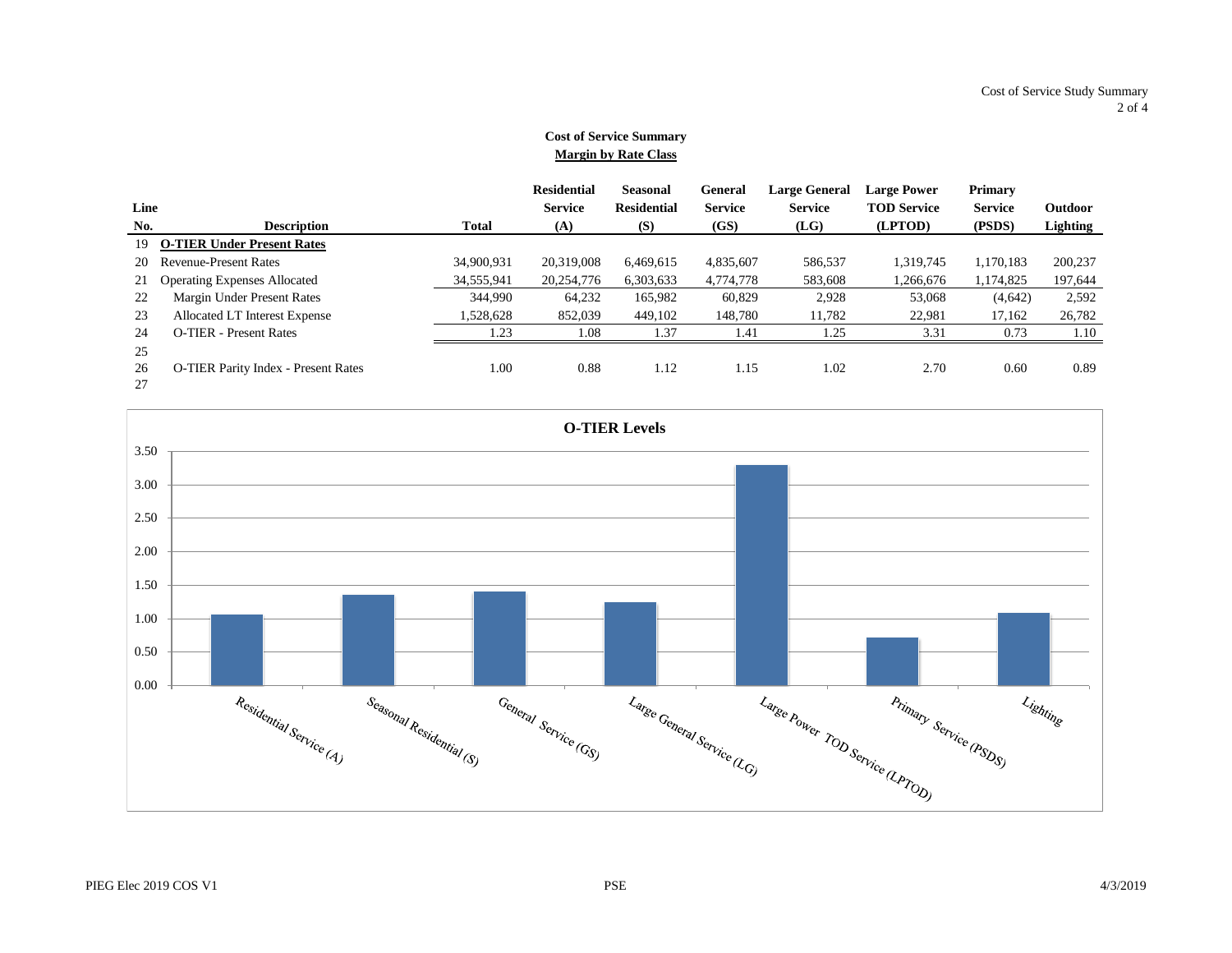#### **Cost of Service Summary Class Allocation Summary -- BUNDLED**

|      |                            |              | <b>Residential</b> | <b>Seasonal</b>    | <b>General</b> | <b>Large General</b> | <b>Large Power</b> | <b>Primary</b> |          |
|------|----------------------------|--------------|--------------------|--------------------|----------------|----------------------|--------------------|----------------|----------|
| Line |                            |              | <b>Service</b>     | <b>Residential</b> | <b>Service</b> | <b>Service</b>       | <b>TOD Service</b> | <b>Service</b> | Outdoor  |
| No.  | Category                   | <b>Total</b> | (A)                | (S)                | (GS)           | (LG)                 | (LPTOD)            | (PSDS)         | Lighting |
| 36   | <b>Power Supply</b>        |              |                    |                    |                |                      |                    |                |          |
| 37   | Direct and Revenue Related |              |                    |                    |                |                      |                    |                |          |
| 38   | <b>Wholesale Cost</b>      | (56, 553)    |                    |                    |                |                      | (32,009)           | (24, 544)      |          |
| 39   | <b>Allocated Cost</b>      |              |                    |                    |                |                      |                    |                |          |
| 40   | Subtotal                   | (56, 553)    |                    |                    |                |                      | (32,009)           | (24, 544)      |          |
| 41   | Capacity Related           |              |                    |                    |                |                      |                    |                |          |
| 42   | <b>Wholesale Cost</b>      | 6,386,329    | 3,760,138          | 905,268            | 1,007,189      | 146,566              | 303,981            | 259,153        | 4,035    |
| 43   | <b>Allocated Cost</b>      | 55,522       | 34,790             | 5,328              | 8,867          | 1,346                | 2,803              | 2,322          | 68       |
| 44   | Subtotal                   | 6,441,851    | 3,794,927          | 910,595            | 1,016,056      | 147,912              | 306,784            | 261,474        | 4,102    |
| 45   | <b>Energy Related</b>      |              |                    |                    |                |                      |                    |                |          |
| 46   | <b>Wholesale Cost</b>      | 12,732,823   | 7,700,267          | 1,179,191          | 2,142,712      | 280,016              | 682,101            | 703,622        | 44,915   |
| 47   | <b>Allocated Cost</b>      | 110.634      | 67,118             | 10,278             | 18,677         | 2,441                | 5,752              | 5,977          | 391      |
| 48   | Subtotal                   | 12,843,457   | 7,767,384          | 1,189,469          | 2,161,389      | 282,457              | 687,854            | 709,598        | 45,306   |
| 49   | Sub. Power Supply          | 19,228,754   | 11,562,312         | 2,100,064          | 3,177,444      | 430,368              | 962,629            | 946,529        | 49,408   |
| 50   | Fransmission               |              |                    |                    |                |                      |                    |                |          |
| 51   | Direct                     |              |                    |                    |                |                      |                    |                |          |
| 52   | Capacity                   |              |                    |                    |                |                      |                    |                |          |
| 53   | Energy                     |              |                    |                    |                |                      |                    |                |          |
| 54   | <b>Allocated Cost</b>      |              |                    |                    |                |                      |                    |                |          |
| 55   | Sub. Transmission          |              |                    |                    |                |                      |                    |                |          |
| 56   | <b>Distribution</b>        |              |                    |                    |                |                      |                    |                |          |
| 57   | Direct                     | 114,333      |                    |                    |                |                      |                    |                | 114,333  |
| 58   | Consumer                   | 10,410,066   | 5,664,354          | 3,883,189          | 782,460        | 25,981               | 20,867             | 4,185          | 29,030   |
| 59   | Capacity                   | 5,765,150    | 3,564,520          | 603,116            | 908,540        | 134,676              | 297,648            | 234,916        | 21,734   |
| 60   | Energy                     |              |                    |                    |                |                      |                    |                |          |
| 61   | Sub. Distribution          | 16,289,549   | 9,228,874          | 4,486,305          | 1,691,000      | 160,658              | 318,515            | 239,101        | 165,097  |
| 62   |                            |              |                    |                    |                |                      |                    |                |          |
| 63   | <b>Total</b>               | 35,518,303   | 20,791,186         | 6,586,369          | 4,868,444      | 591,026              | 1,281,144          | 1,185,630      | 214,505  |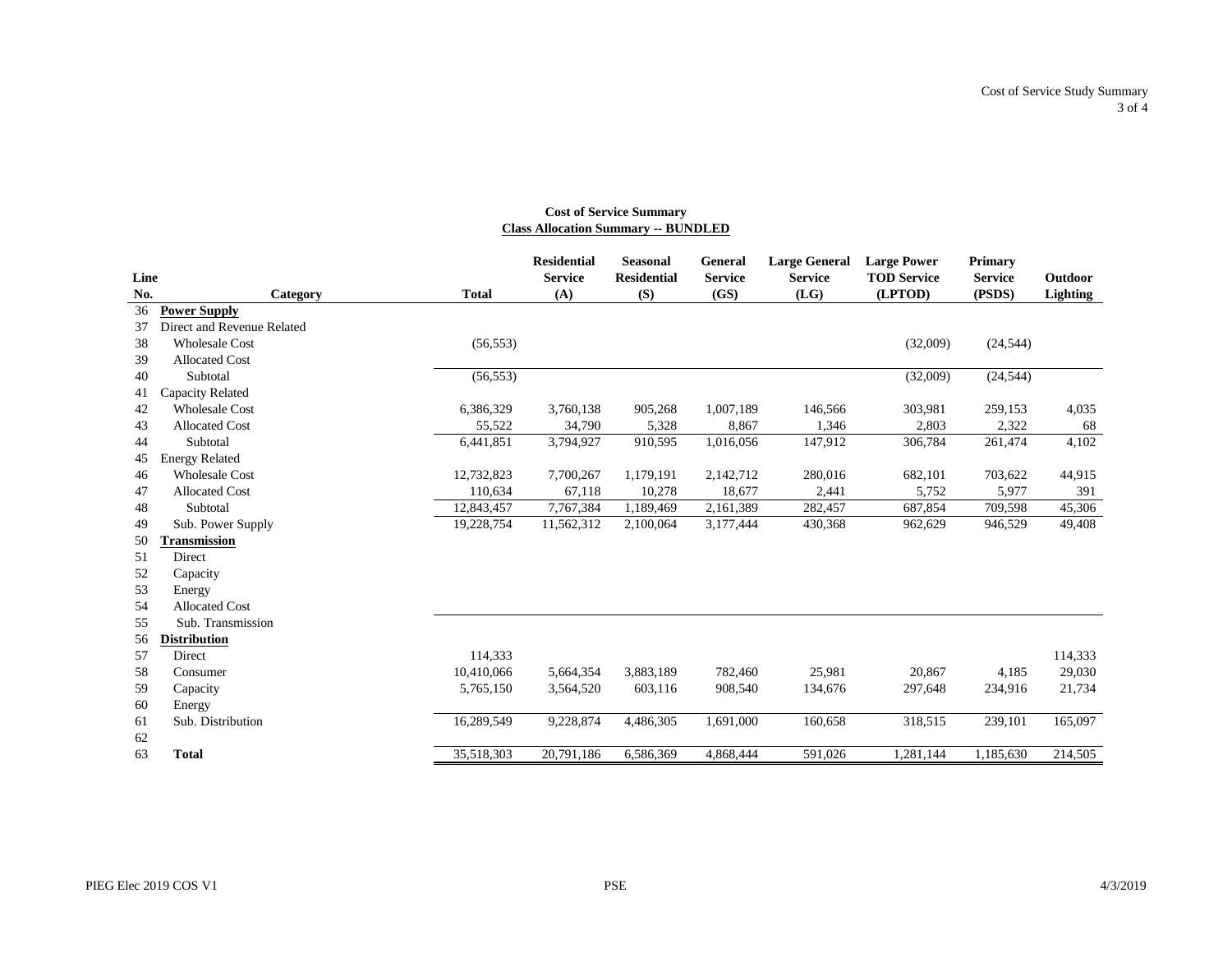#### **Cost of Service Summary Rate Design Factors -- BUNDLED**

|      |                                            |                   |              | <b>Residential</b> | <b>Seasonal</b>    | General        | Large General Large Power |                    | <b>Primary</b> |          |
|------|--------------------------------------------|-------------------|--------------|--------------------|--------------------|----------------|---------------------------|--------------------|----------------|----------|
| Line |                                            |                   |              | <b>Service</b>     | <b>Residential</b> | <b>Service</b> | <b>Service</b>            | <b>TOD Service</b> | <b>Service</b> | Outdoor  |
| No.  | Category                                   | <b>Units</b>      | <b>Total</b> | (A)                | (S)                | (GS)           | (LG)                      | (LPTOD)            | (PSDS)         | Lighting |
| 64   | <b>Costs Broken Down by Function</b>       |                   |              |                    |                    |                |                           |                    |                |          |
| 65   | <b>Power Supply</b>                        |                   |              |                    |                    |                |                           |                    |                |          |
| 66   | Direct and Revenue Related                 |                   |              |                    |                    |                |                           |                    |                |          |
| 67   | <b>Wholesale Cost</b>                      | $Mo$ ./cons       | (0.13)       |                    |                    |                |                           | (190.53)           | (681.78)       |          |
| 68   | <b>Allocated Cost</b>                      | \$/Mo./cons       |              |                    |                    |                |                           |                    |                |          |
| 69   | Subtotal                                   |                   | (0.13)       |                    |                    |                |                           | (190.53)           | (681.78)       |          |
| 70   | Capacity Related                           |                   |              |                    |                    |                |                           |                    |                |          |
| 71   | <b>Wholesale Cost</b>                      | $\phi$ /kWh       | 2.58         | 2.51               | 3.95               | 2.42           | 2.70                      | 2.29               | 1.90           | 0.46     |
| 72   | <b>Allocated Cost</b>                      | $\phi$ /kWh       | 0.02         | 0.02               | 0.02               | 0.02           | 0.02                      | 0.02               | 0.02           | 0.01     |
| 73   | Subtotal                                   | $\mathcal{C}/kWh$ | 2.61         | 2.54               | 3.98               | 2.44           | 2.72                      | 2.32               | 1.91           | 0.47     |
| 74   | <b>Energy Related</b>                      |                   |              |                    |                    |                |                           |                    |                |          |
| 75   | <b>Wholesale Cost</b>                      | $\phi$ /kWh       | 5.15         | 5.15               | 5.15               | 5.15           | 5.15                      | 5.15               | 5.15           | 5.15     |
| 76   | <b>Allocated Cost</b>                      | $\mathcal{C}/kWh$ | 0.04         | 0.04               | 0.04               | 0.04           | 0.04                      | 0.04               | 0.04           | 0.04     |
| 77   | Subtotal                                   | $\mathcal{C}/kWh$ | 5.19         | 5.19               | 5.19               | 5.19           | 5.19                      | 5.19               | 5.19           | 5.19     |
| 78   | Sub. Power Supply                          | $\phi$ /kWh       | 7.78         | 7.73               | 9.17               | 7.64           | 7.91                      | 7.27               | 6.93           | 5.66     |
| 79   | <b>Transmission</b>                        |                   |              |                    |                    |                |                           |                    |                |          |
| 80   | Direct                                     | $\phi$ /kWh       |              |                    |                    |                |                           |                    |                |          |
| 81   | Capacity                                   | $\mathcal{C}/kWh$ |              |                    |                    |                |                           |                    |                |          |
| 82   | Energy                                     | $\phi$ /kWh       |              |                    |                    |                |                           |                    |                |          |
| 83   | <b>Allocated Cost</b>                      | $\phi$ /kWh       |              |                    |                    |                |                           |                    |                |          |
| 84   | Sub. Transmission                          | $\mathcal{C}/kWh$ |              |                    |                    |                |                           |                    |                |          |
| 85   | <b>Distribution</b>                        |                   |              |                    |                    |                |                           |                    |                |          |
| 86   | Direct                                     | \$/Mo./cons       | 0.27         |                    |                    |                |                           |                    |                | 4.81     |
| 87   | Consumer                                   | \$/Mo./cons       | 24.46        | 25.57              | 25.57              | 27.97          | 65.28                     | 124.21             | 116.25         | 1.22     |
| 88   | Capacity                                   | $\mathcal{C}/kWh$ | 2.33         | 2.38               | 2.63               | 2.18           | 2.48                      | 2.25               | 1.72           | 2.49     |
| 89   | Energy                                     | $\phi$ /kWh       |              |                    |                    |                |                           |                    |                |          |
| 90   | Sub. Distribution                          | $\phi/\text{kWh}$ | 6.59         | 6.17               | 19.59              | 4.06           | 2.95                      | 2.40               | 1.75           | 18.93    |
| 91   | Total                                      | $\phi/\text{kWh}$ | 14.36        | 13.90              | 28.76              | 11.70          | 10.87                     | 9.67               | 8.68           | 24.59    |
| 92   | <b>Costs Broken Down by Classification</b> |                   |              |                    |                    |                |                           |                    |                |          |
| 93   | Direct                                     | \$/Mo./cons       | 0.14         |                    |                    |                |                           | (190.53)           | (681.78)       | 4.81     |
| 94   | Consumer                                   | \$/Mo./cons       | 24.46        | 25.57              | 25.57              | 27.97          | 65.28                     | 124.21             | 116.25         | 1.22     |
| 95   | Capacity                                   | $\mathcal{C}/kWh$ | 4.94         | 4.92               | 6.61               | 4.63           | 5.20                      | 4.56               | 3.63           | 2.96     |
| 96   | Energy                                     | $\mathcal{C}/kWh$ | 5.19         | 5.19               | 5.19               | 5.19           | 5.19                      | 5.19               | 5.19           | 5.19     |
| 97   | Total                                      |                   | 14.36        | 13.90              | 28.76              | 11.70          | 10.87                     | 9.67               | 8.68           | 24.59    |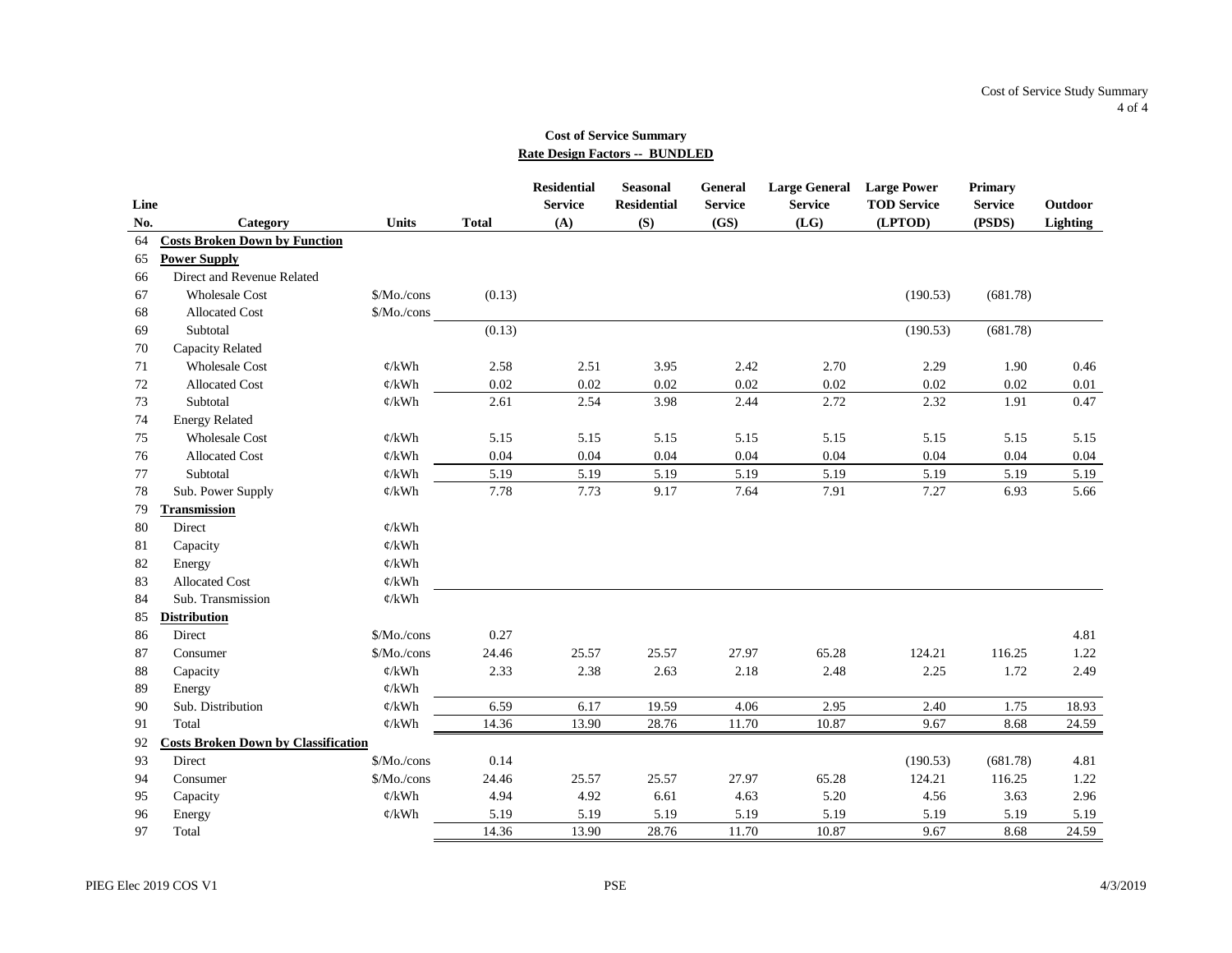# **Statement of Operations Present Rates For the Test Year Ended December 31, 2018**

| (a)  | (b)                                                      | (c)                       |                  | (d)    |                    |    | (e)              |
|------|----------------------------------------------------------|---------------------------|------------------|--------|--------------------|----|------------------|
| Line |                                                          |                           | <b>Actual</b>    |        | $\mathbf{I}$       |    | Pro Forma        |
| No.  | <b>Description</b>                                       |                           | <b>Test Year</b> |        | <b>Adjustments</b> |    | <b>Test Year</b> |
| 1    | <b>Operating Revenue</b>                                 |                           |                  |        |                    |    |                  |
| 2    | Sales of Electricity                                     | \$                        | 35,145,650       | \$     | (754, 113)         | \$ | 34,391,537       |
| 3    | Other                                                    |                           | 1,135,673        |        |                    |    | 1,135,673        |
| 4    | <b>Total Operating Revenue</b>                           | $\mathcal{S}$             | 36, 281, 323     | $\$\,$ | (754, 113)         |    | \$ 35,527,210    |
| 5    | <b>Operating Expenses</b>                                |                           |                  |        |                    |    |                  |
| 6    | Cost of Purchased Power                                  | \$                        | 20,933,066       | \$     | (714, 132)         | \$ | 20,218,934       |
| 7    | Transmission - O & M                                     |                           |                  |        |                    |    |                  |
| 8    | Distribution - Operation                                 |                           | 1,268,600        |        |                    |    | 1,268,600        |
| 9    | Distribution - Maintenance                               |                           | 4,050,076        |        |                    |    | 4,050,076        |
| 10   | <b>Consumer Accounts</b>                                 |                           | 1,597,765        |        |                    |    | 1,597,765        |
| 11   | Consumer Service & Information                           |                           | 844,751          |        |                    |    | 844,751          |
| 12   | Sales                                                    |                           |                  |        |                    |    |                  |
| 13   | Administrative & General                                 |                           | 1,609,085        |        |                    |    | 1,609,085        |
| 14   | Depreciation & Amortization                              |                           | 3,086,468        |        |                    |    | 3,086,468        |
| 15   | Taxes - Property                                         |                           | 898,771          |        |                    |    | 898,771          |
| 16   | Taxes - Other                                            |                           | 1,060            |        |                    |    | 1,060            |
| 17   | Interest on Long Term Debt                               |                           | 1,537,520        |        |                    |    | 1,537,520        |
| 18   | Other Interest Expense                                   |                           | 59,301           |        |                    |    | 59,301           |
| 19   | <b>Other Deductions</b>                                  |                           | 1,000            |        |                    |    | 1,000            |
| 20   | <b>Total Operating Expenses</b>                          | $\mathcal{S}$             | 35,887,463       | \$     | (714, 132)         |    | \$ 35,173,331    |
| 21   | <b>Net Operating Margins</b>                             | $\boldsymbol{\mathsf{S}}$ | 393,860          | \$     | (39,981)           | \$ | 353,879          |
|      |                                                          |                           |                  |        |                    |    |                  |
| 22   | <b>Non-Operating Margins</b>                             |                           |                  |        |                    |    |                  |
| 23   | Non-Operating Margins (Interest Income)                  | \$                        | 68,349           | \$     |                    |    | 68,349           |
| 24   | Income (Loss) from Property Retirements                  |                           | (471, 140)       |        | 488,366            |    | 17,226           |
| 25   | Non-Operating Margins $(Other)^2$                        |                           |                  |        |                    |    |                  |
| 26   | Generation and Transmission Capital Credits <sup>3</sup> |                           | 1,486,730        |        | (1,486,730)        |    |                  |
| 27   | Other Capital Credits & Patronage Dividends <sup>3</sup> |                           | 198,493          |        | (65,290)           |    | 133,203          |
| 28   | <b>Total Non-Operating Margins</b>                       | $\boldsymbol{\mathsf{S}}$ | 1,282,432        | \$     | (1,063,654)        | \$ | 218,778          |
| 29   | <b>Total Patronage Capital &amp; Margins</b>             | \$                        | 1,676,292        | \$     | (1,103,635)        | \$ | 572,657          |

 $\frac{1}{1}$  See Page 2, "Summary of Adjustments," for references to schedules supporting each adjustment.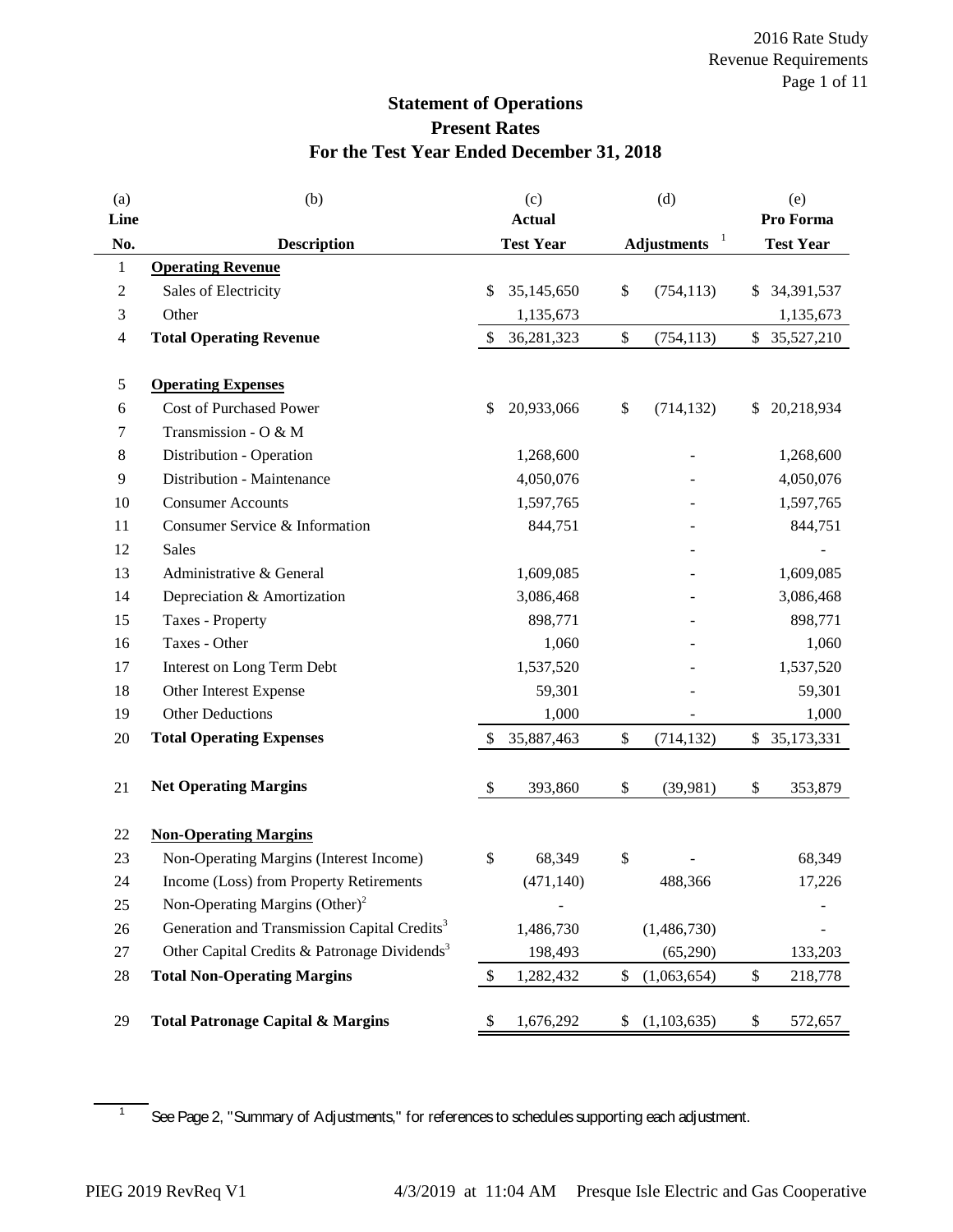# **Supporting Adjustment Schedules Summary of Adjustments**

| (a)                                                    | (b)   | (c)              |
|--------------------------------------------------------|-------|------------------|
| <b>Description</b>                                     | Pages | <b>Amounts</b>   |
| Sales of Electricity<br>I.                             |       |                  |
| Schedule A - Adjustment to Revenue                     | 4     | (754, 113)<br>S  |
| II. Purchased Power                                    |       |                  |
| Schedule B - Purchased Power                           | 8     | (714, 132)       |
| III. Generation and Transmission Capital Credits       |       |                  |
| Schedule C - Other Adjustments to Revenue Requirements | 9     | (1,486,730)<br>S |
| IV. Other Adjustments to Revenue Requirements          |       |                  |
| Schedule C - Other Capital Credits                     | 9     | (65,290)         |
| V. Other Adjustments to Revenue Requirements           |       |                  |
| Schedule C - Income (Loss) From Equity Investments     | 9     | \$<br>488,366    |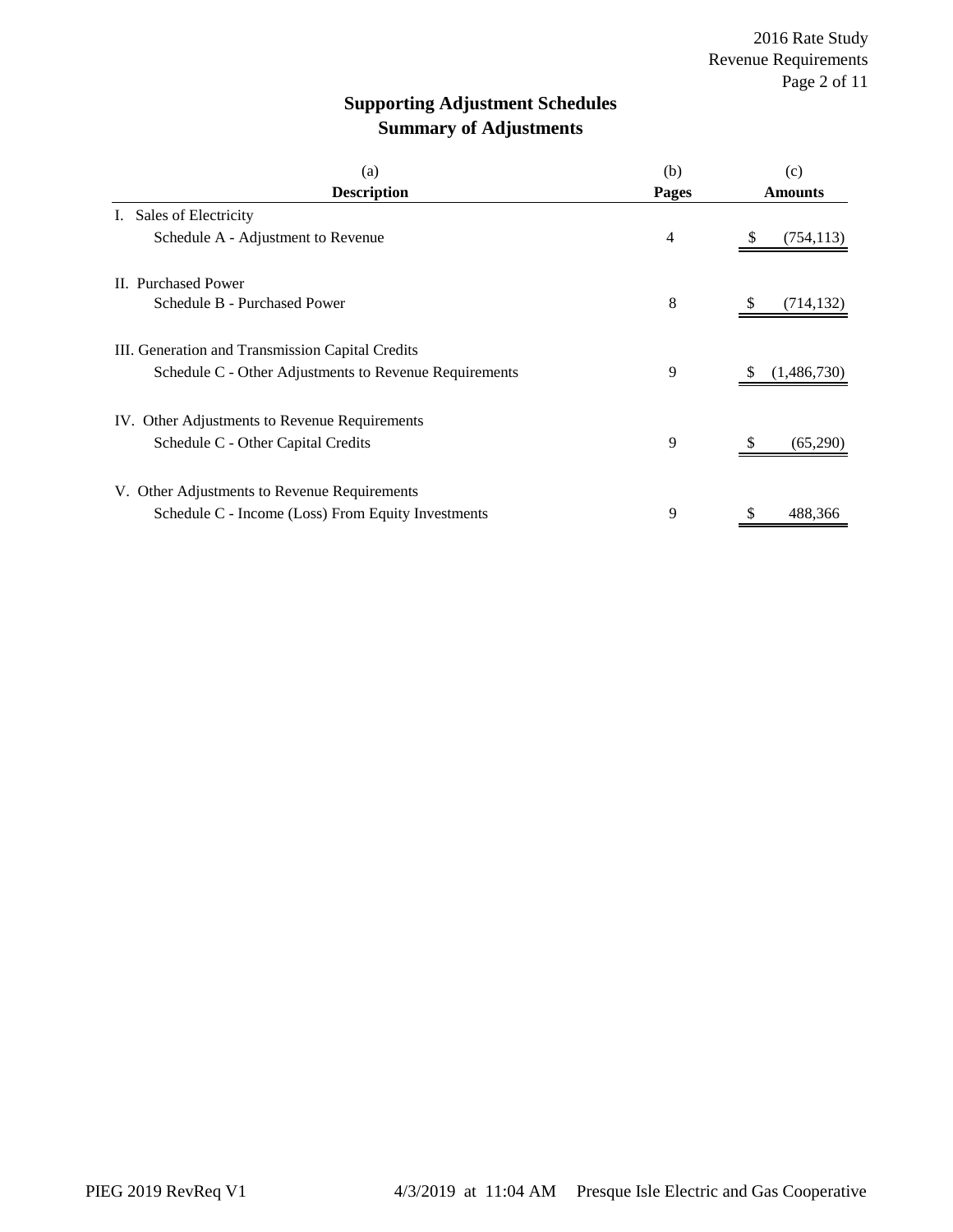### **Schedule A Summary of Consumers, Energy Sales, and Revenue Under Present Rates**

| (a)  | (b)                                                                    | (c)      | (d)           | (e)            | (f)            |
|------|------------------------------------------------------------------------|----------|---------------|----------------|----------------|
| Line |                                                                        | Avg. No. | <b>Energy</b> | <b>Billing</b> |                |
| No.  | <b>Description</b>                                                     | Cons.    | <b>Sales</b>  | <b>Demand</b>  | <b>Revenue</b> |
|      |                                                                        |          | (kWh)         | (kW)           | $($ \$)        |
| 1    | Residential Service (A)                                                | 18,457   | 149,572,086   | N.A.           | 21,161,408     |
| 2    | Seasonal Residential Monthly Service (S)                               | 12,653   | 22,899,496    | N.A.           | 6,589,230      |
| 3    | General Monthly Service (GS)                                           | 2,331    | 41,610,760    | N.A.           | 5,089,132      |
| 4    | Large General Monthly Service (LG)                                     | 33       | 5,437,816     | 17,841.0       | 639,399        |
| 5    | Optional Large Power TOD Monthly Service (LPTOD                        | 14       | 13,246,180    | 40,941.0       | 1,375,089      |
| 6    | <b>Customer Owned Backup Generation (CBG)</b>                          |          |               | N.A.           |                |
| 7    | Outdoor Lighting Monthly Service (OD)                                  | 904      | 872,231       | N.A.           | 203,481        |
| 8    | Primary Monthly Service (PSDS)                                         | 3        | 13,664,100    | 29,674.0       | 1,240,917      |
| 9    | Controlled Heating Monthly Service (CH)                                |          |               | N.A.           |                |
| 10   | Partial Controlled Heating Monthly Service (PCH)                       |          |               | N.A.           |                |
| 11   | Controlled Water Heater Credit (CWH)                                   |          |               | N.A.           | (74, 424)      |
| 12   | Net Metering                                                           |          | 36,752        |                | (3,593)        |
| 13   |                                                                        |          |               |                |                |
| 14   |                                                                        |          |               |                |                |
| 15   |                                                                        |          |               |                |                |
| 16   |                                                                        |          |               |                |                |
| 17   |                                                                        |          |               |                |                |
| 18   | Total<br>(No. of Consumers Excludes Water Heaters and Street Lighting) | 33,491   | 247,339,421   | 88,456.0       | 36,220,639     |

#### **I. Consumer and Sales Data for December 31, 2010 (Per Billing Records)**

#### **I.a. Consumer and Sales Data for the Year Ended December 31, 2015 (As Recorded on Form 7, Part R)**

| Line |                                                                               | Avg. No. | <b>Energy</b> | <b>Billing</b> |            |
|------|-------------------------------------------------------------------------------|----------|---------------|----------------|------------|
| No.  | <b>Description</b>                                                            | Cons.    | <b>Sales</b>  | <b>Demand</b>  | Revenue    |
|      |                                                                               |          | (kWh)         | (kW)           | $($ \$)    |
| 19   | <b>Residential Sales</b>                                                      | 17,591   | 139,660,811   | N.A.           | 19,549,457 |
| 20   | Residential Sales Seasonal                                                    | 13,516   | 33,888,309    | N.A.           | 8,004,170  |
| 21   | <b>Irrigation Sales</b>                                                       | 26       | 248.483       | N.A.           | 35,244     |
| 22   | Comm. And Ind. 1000 kVa or Less                                               | 1,972    | 36,753,806    | N.A.           | 4,411,131  |
| 23   | Comm. And Ind. Over 1000 kVa                                                  | 50       | 32,360,638    | N.A.           | 3,201,173  |
| 24   | Public Street and Highway Lighting                                            | 38       | 158.397       | N.A.           | 46,753     |
| 25   | Other Sales to Public Auth.                                                   | 332      | 4,755,429     | N.A.           | 585,984    |
| 26   | Sales for Resale - RUS Borrowers                                              |          |               | N.A.           |            |
| 27   | <b>PSCR Revenue</b>                                                           |          |               | N.A.           | (688, 262) |
| 28   | <b>Total</b><br>(No. of Consumers Excludes Water Heaters and Street Lighting) | 33,525   | 247,825,873   |                | 35,145,650 |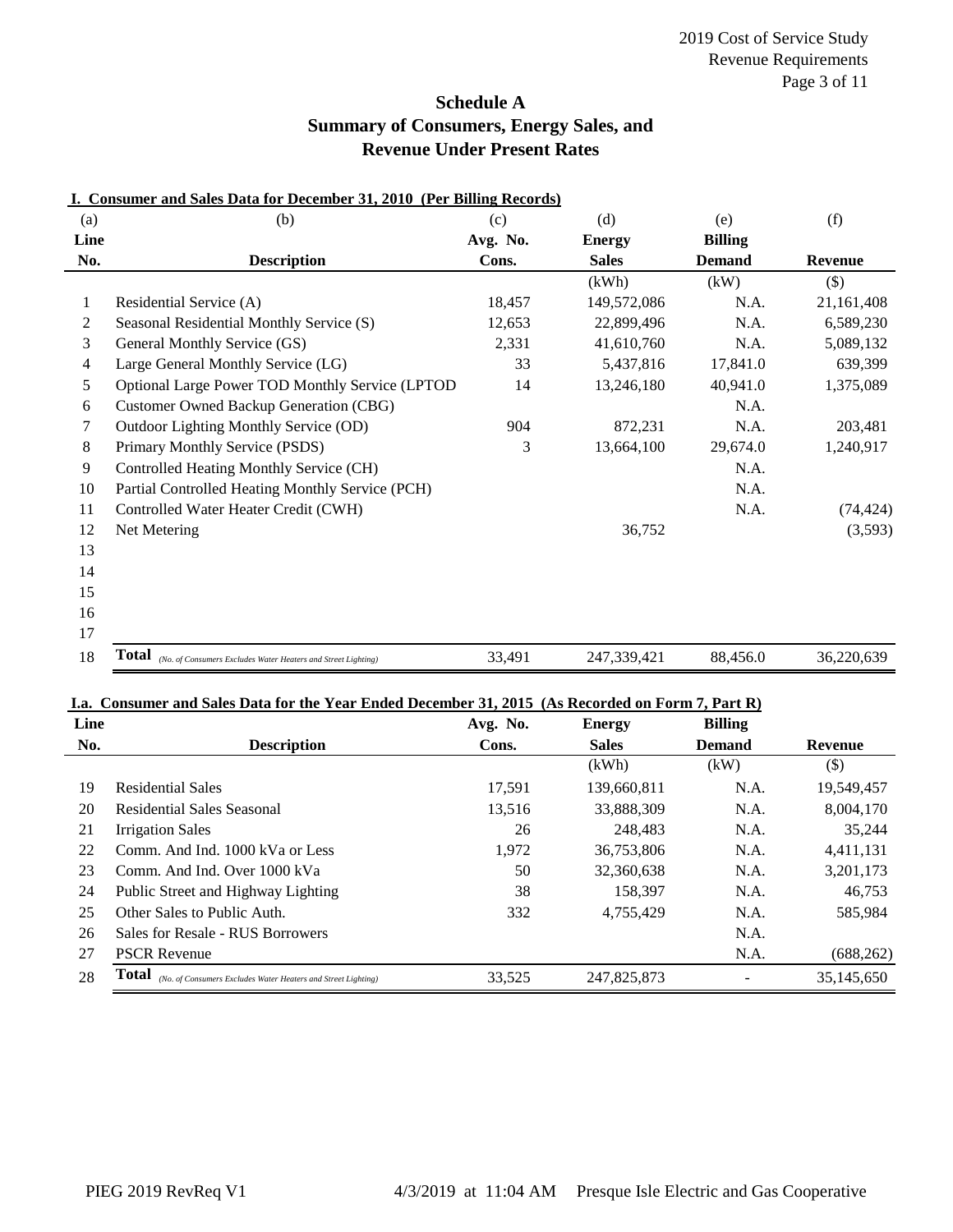### **Schedule A Summary of Consumers, Energy Sales, and Revenue Under Present Rates**

| (a)      | (b)                                                                        | (c)      | (d)           | (e)            | (f)          |
|----------|----------------------------------------------------------------------------|----------|---------------|----------------|--------------|
| Line     |                                                                            | Avg. No. | <b>Energy</b> | <b>Billing</b> |              |
| No.      | <b>Description</b>                                                         | Cons.    | <b>Sales</b>  | <b>Demand</b>  | Revenue      |
|          |                                                                            |          | (kWh)         | (kW)           | $($ \$)      |
| 1        | Residential Service (A)                                                    | 18,457   | 149,572,086   | N.A.           | 20,088,147   |
| 2        | Seasonal Residential Monthly Service (S)                                   | 12,653   | 22,899,496    | N.A.           | 6,394,957    |
| 3        | General Monthly Service (GS)                                               | 2,331    | 41,610,760    | N.A.           | 4,779,805    |
| 4        | Large General Monthly Service (LG)                                         | 33       | 5,437,816     | 17,841.0       | 579,768      |
| 5        | Optional Large Power TOD Monthly Service (LPTOD                            | 14       | 13,246,180    | 31,011.0       | 1,304,515    |
| 6        | <b>Customer Owned Backup Generation (CBG)</b>                              |          |               | N.A.           |              |
| 7        | Outdoor Lighting Monthly Service (OD)                                      | 774      | 872,231       | N.A.           | 197,926      |
| 8        | Primary Monthly Service (PSDS)                                             | 3        | 13,664,100    | 29,674.0       | 1,156,679    |
| 9        | Controlled Heating Monthly Service (CH)                                    |          |               | N.A.           | (106, 642)   |
| 10       | Partial Controlled Heating Monthly Service (PCH)                           |          |               | N.A.           |              |
| 11       | Controlled Water Heater Credit (CWH)                                       | 1,151    |               | N.A.           | (74, 424)    |
| 12       | Net Metering                                                               |          | (36, 752)     | N.A.           | (3,617)      |
| 13       |                                                                            |          |               |                |              |
| 14       |                                                                            |          |               |                |              |
| 15       |                                                                            |          |               |                |              |
| 16       |                                                                            |          |               |                |              |
| 17       |                                                                            |          |               |                |              |
| 18       | <b>Total</b> (No. of Consumers Excludes Water Heaters and Street Lighting) | 33,491   | 247, 265, 917 | 78,526.0       | 34, 317, 113 |
| 19<br>20 | Less: Controlled Water Heater Switch Credits                               |          |               |                |              |
| 21       | <b>Total Revenues</b>                                                      |          |               |                | (74, 424)    |
|          |                                                                            |          |               |                | 34, 391, 537 |

#### **II. Consumer and Sales Data for Pro Forma Test Year**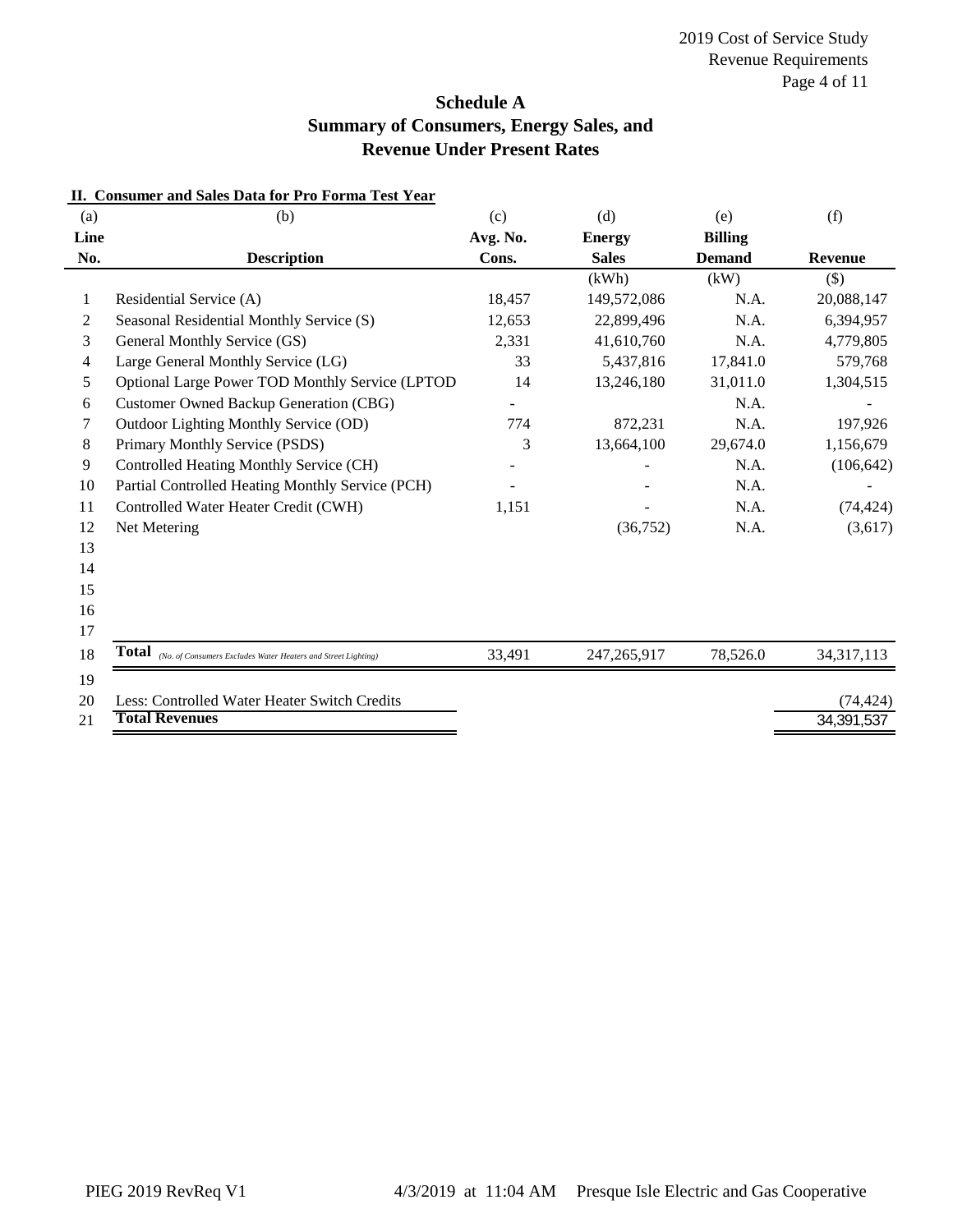### **Presque Isle Electric & Gas**

# **Calculation of Revenues Under Present Rates and Comparison to Cost Based Distribution Charges**

| (a) | (b)                                             | (c)                 |               | (d)           |               | (e)                      | (f)     |
|-----|-------------------------------------------------|---------------------|---------------|---------------|---------------|--------------------------|---------|
|     | <b>Rate Class</b>                               | <b>Billing</b>      |               |               |               | <b>Present Rates</b>     |         |
|     | <b>Description</b>                              | <b>Determinants</b> |               | Rate          |               | Revenue                  | % Split |
|     | <b>Residential Service (A)</b>                  |                     |               |               |               |                          |         |
|     | Service Charge                                  |                     | 18,457 /month | \$18.00       | $\mathcal{S}$ | 3,986,712                | 49.0%   |
|     | Distribution Variable Charge (All kWh)          | 149,572,086 /kWh    |               | \$0.02772     |               | 4,146,138                | 51.0%   |
|     | Power Supply Energy Charge (All kWh)            | 149,572,086 /kWh    |               | \$0.08601     |               | 12,864,695               |         |
|     | <b>PSCR</b>                                     | 149,572,086 /kWh    |               | (\$0.00608)   |               | (909, 398)               |         |
|     |                                                 |                     |               |               | \$            | 20,088,147               | 100.0%  |
|     | <b>Seasonal Residential Monthly Service (S)</b> |                     |               |               |               |                          |         |
|     | <b>Yearly Rate</b>                              |                     |               |               |               |                          |         |
|     | Availability Charge                             | 12,653 /year        |               | \$228.00      | $\mathcal{S}$ | 2,884,922                | 63.2%   |
|     | Distribution Variable Charge (All kWh)          | 22,899,496 /kWh     |               | \$0.07335     |               | 1,679,678                | 36.8%   |
|     | Power Supply Energy Charge (All kWh)            | 22,899,496 /kWh     |               | \$0.08601     |               | 1,969,586                |         |
|     | <b>PSCR</b>                                     | 22,899,496 /kWh     |               | (\$0.00608)   |               | (139, 229)               |         |
|     |                                                 |                     |               |               | \$            | 6,394,957                | 100.0%  |
|     | <b>Seasonal Monthly Rate</b>                    |                     |               |               |               |                          |         |
|     | Availability Charge                             |                     | /month        | \$19.00       | -\$           |                          |         |
|     | Distribution Variable Charge (All kWh)          | $\sim$              | /kWh          | \$0.07335     |               |                          |         |
|     | Power Supply Energy Charge (All kWh)            |                     | /kWh          | \$0.08601     |               |                          |         |
|     | <b>PSCR</b>                                     |                     | /kWh          | $(\$0.00608)$ |               |                          |         |
|     |                                                 |                     |               |               | \$            | $\sim$                   | 0.0%    |
|     | <b>General Monthly Service (GS)</b>             |                     |               |               |               |                          |         |
|     | Monthly Service Charge                          |                     |               |               |               |                          |         |
|     | <b>Single Phase</b>                             | 2,032.8 /month      |               | \$16.00       | $\mathcal{S}$ | 390,304                  |         |
|     | Three Phase                                     |                     | 298.2 /month  | \$35.00       |               | 125,230                  | 32.8%   |
|     | Distribution Variable Charge (All kWh)          | 41,610,760 /kWh     |               | \$0.02535     |               | 1,054,833                | 67.2%   |
|     | <b>Energy Charge</b>                            | 41,610,760 /kWh     |               | \$0.08321     |               | 3,462,431                |         |
|     | <b>Energy Charge Credits</b>                    | 41,610,760 /kWh     |               | \$0.00000     |               | $\overline{\phantom{a}}$ |         |
|     | <b>PSCR</b>                                     | 41,610,760 /kWh     |               | (\$0.00608)   |               | (252,993)                |         |
|     |                                                 |                     |               |               | \$            | 4,779,805                | 100.0%  |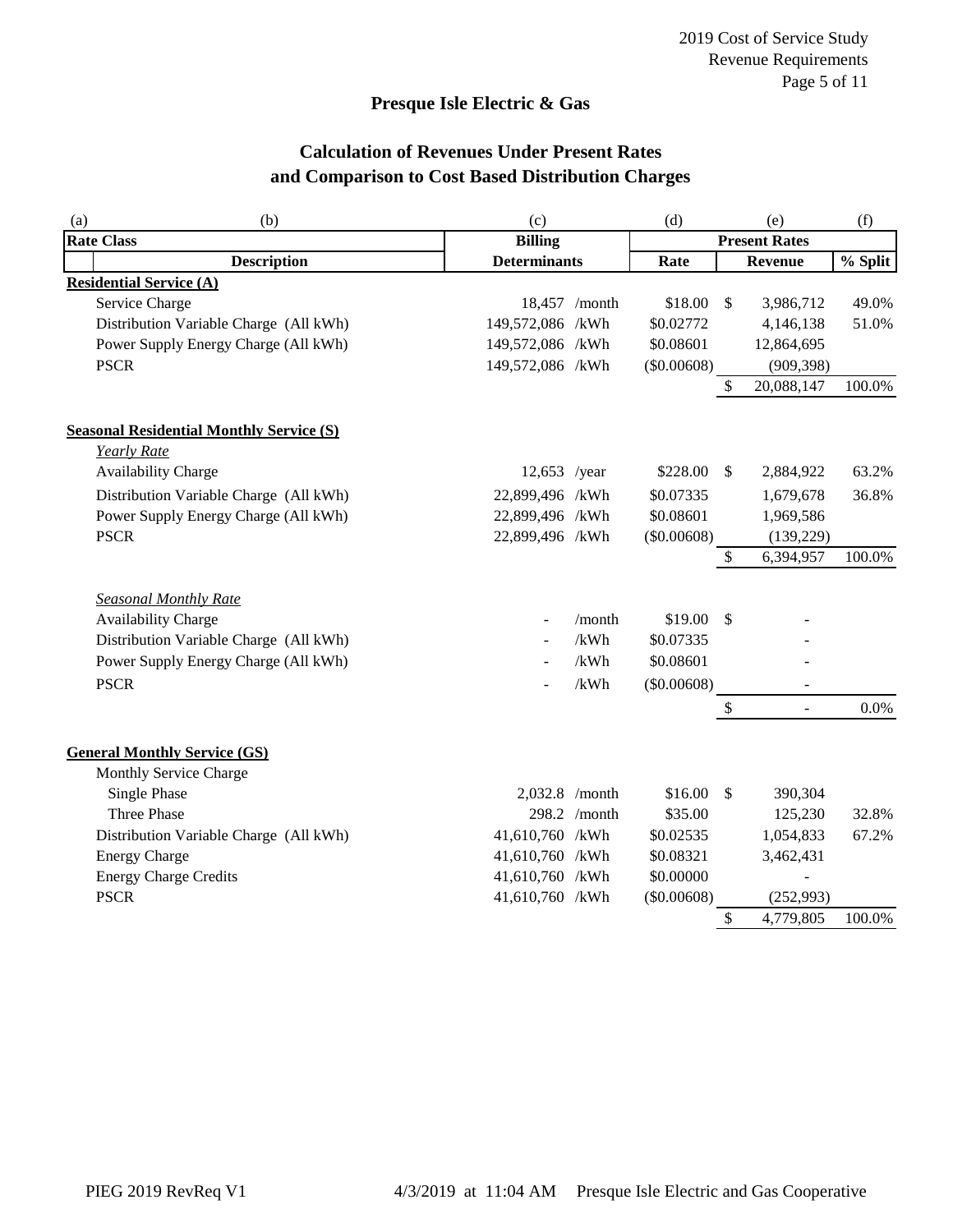### **Presque Isle Electric & Gas**

# **Calculation of Revenues Under Present Rates and Comparison to Cost Based Distribution Charges**

| (a) | (b)                                                     | (c)                      |              | (d)            |               | (e)                  | (f)     |
|-----|---------------------------------------------------------|--------------------------|--------------|----------------|---------------|----------------------|---------|
|     | <b>Rate Class</b>                                       | <b>Billing</b>           |              |                |               | <b>Present Rates</b> |         |
|     | <b>Description</b>                                      | <b>Determinants</b>      |              | Rate           |               | <b>Revenue</b>       | % Split |
|     | <b>Large General Monthly Service (LG)</b>               |                          |              |                |               |                      |         |
|     | Monthly Service Charge                                  |                          | 33 /month    | \$50.00        | $\frac{1}{2}$ | 19,900               | 14.7%   |
|     | <b>Distribution Demand Charge</b>                       | 17,841 /kW               |              | \$1.98         |               | 35,325               | 26.1%   |
|     | Demand Charge - Power Supply                            | 17,841 /kW               |              | \$7.02         |               | 125,244              |         |
|     | Oil Related Demand Credit                               | $\overline{a}$           | /kW          |                |               |                      |         |
|     | Distribution Variable Charge                            | 5,437,816 /kWh           |              | \$0.01470      |               | 79,936               | 59.1%   |
|     | <b>Energy Charge</b>                                    | 5,437,816 /kWh           |              | \$0.06481      |               | 352,425              |         |
|     | Primary Monthly Service Discount                        | $\overline{\phantom{0}}$ | /kVa         | $(\$0.20)$     |               |                      |         |
|     | Primary Meter Discount                                  |                          |              | $-2.0%$        |               |                      |         |
|     | <b>PSCR</b>                                             | 5,437,816 /kWh           |              | (\$0.00608)    |               | (33,062)             |         |
|     |                                                         |                          |              |                | \$            | 579,768              | 100.0%  |
|     |                                                         |                          |              |                |               |                      |         |
|     | <b>Optional Large Power TOD Monthly Service (LPTOD)</b> |                          |              |                |               |                      |         |
|     | Monthly Service Charge                                  |                          | 14 /month    | \$60.00        | $\mathcal{S}$ | 10,080               | 3.6%    |
|     | Demand Charge                                           |                          |              |                |               |                      |         |
|     | Peak Period                                             | 31,011 /kW               |              | \$6.00         |               | 186,066              |         |
|     | Maximum                                                 | 40,941 /kW               |              | \$6.55         |               | 268,164              | 96.4%   |
|     | <b>Energy Charge</b>                                    | 13,246,180 /kWh          |              | \$0.06951      |               | 920,742              |         |
|     | Primary Monthly Service Discount                        | $\overline{\phantom{a}}$ | /kVa         | (\$0.20)       |               |                      |         |
|     | Primary Meter Discount                                  | $\overline{\phantom{a}}$ | /kWh         | $-2%$          |               |                      |         |
|     | <b>PSCR</b>                                             | 13,246,180 /kWh          |              | (\$0.00608)    |               | (80, 537)            |         |
|     |                                                         |                          |              |                | \$            | 1,304,515            | 100.0%  |
|     | <b>Customer Owned Backup Generation (CBG)</b>           |                          |              |                |               |                      |         |
|     | Demand Charge                                           |                          | /kW          | $(\$2.50)$ \\$ |               |                      |         |
|     |                                                         |                          |              |                | \$            |                      |         |
|     |                                                         |                          |              |                |               |                      |         |
|     | <b>Outdoor Lighting Monthly Service (OD)</b>            |                          |              |                |               |                      |         |
|     | 175 W MV                                                |                          | 264 /month   | \$11.40        | \$            | 36,070               |         |
|     | 400 W MV                                                |                          | 4 /month     | \$19.70        |               | 946                  |         |
|     | 100 W HPS                                               |                          | $469$ /month | \$9.00         |               | 50,652               |         |
|     | <b>250 W HPS</b>                                        |                          | 37 /month    | \$14.80        |               | 6,556                |         |
|     | 40 W LED Type 5                                         |                          | 247 /month   | \$6.80         |               | 20,155               |         |
|     | 70 W LED Type 3                                         |                          | 432 /month   | \$7.70         |               | 39,878               |         |
|     | 70 W LED Type 5                                         |                          | 530 /month   | \$7.70         |               | 48,972               |         |
|     | Total                                                   |                          | 1,982 /month |                |               |                      |         |
|     | <b>PSCR</b>                                             | 872,231 /kWh             |              | (\$0.00608)    |               | (5,303)              |         |
|     |                                                         |                          |              |                | \$            | 197,926              |         |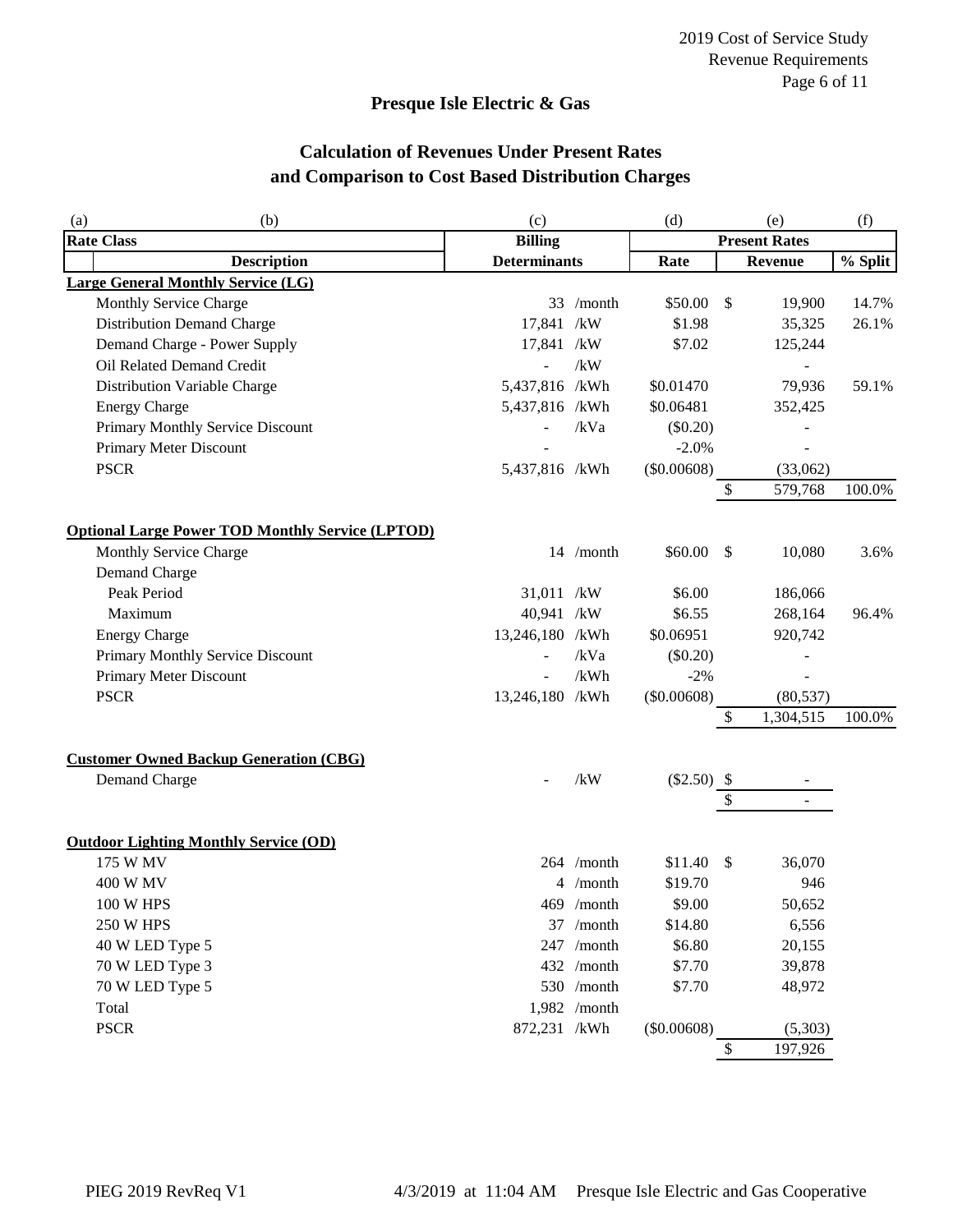### **Presque Isle Electric & Gas**

# **Calculation of Revenues Under Present Rates and Comparison to Cost Based Distribution Charges**

| (b)<br>(a)             |                                                         | (c)                 |                   | (d)                  | (e)           |                          | (f)     |  |
|------------------------|---------------------------------------------------------|---------------------|-------------------|----------------------|---------------|--------------------------|---------|--|
| <b>Rate Class</b>      |                                                         | <b>Billing</b>      |                   | <b>Present Rates</b> |               |                          |         |  |
| <b>Description</b>     |                                                         | <b>Determinants</b> |                   | Rate                 |               | Revenue                  | % Split |  |
|                        | <b>Primary Monthly Service (PSDS)</b>                   |                     |                   |                      |               |                          |         |  |
| Rider C&I              |                                                         |                     |                   |                      |               |                          |         |  |
|                        | Monthly Service Charge                                  |                     | 4 /cons           | \$0.00               | $\mathcal{S}$ | $\overline{a}$           | 0.0%    |  |
|                        | <b>Distribution Demand Charge</b>                       | 29,674 /kW          |                   | \$6.10               |               | 181,011                  | 71.0%   |  |
|                        | Power Supply Demand Charge                              | 20,031 /kW          |                   | \$7.16               |               | 143,422                  |         |  |
|                        | Oil Related Demand Credit                               |                     | /kW               |                      |               | $\overline{\phantom{a}}$ |         |  |
|                        | Distribution Variable Charge                            | 13,664,100 /kWh     |                   | \$0.00540            |               | 73,786                   | 29.0%   |  |
|                        | Power Supply Energy Charge                              | 13,664,100 /kWh     |                   | \$0.06091            |               | 832,280                  |         |  |
| Reactive Charge        |                                                         | 16,169 /kVar        |                   | \$0.25               |               | 4,042                    |         |  |
| <b>PSCR</b>            |                                                         | 12,806,400 /kWh     |                   | (\$0.00608)          |               | (77, 863)                |         |  |
|                        |                                                         |                     |                   |                      | $\$$          | 1,156,679                | 100.0%  |  |
|                        | <b>Controlled Heating Monthly Service (CH)</b>          |                     |                   |                      |               |                          |         |  |
| Schedule A             |                                                         |                     |                   |                      |               |                          |         |  |
|                        | <b>Energy Charge Discount</b>                           | 3,298,075 /kWh      |                   | $(\$0.03000)$ \\$    |               | (98, 942)                |         |  |
| Schedule GS            |                                                         |                     |                   |                      |               |                          |         |  |
| <b>Energy Charge</b>   |                                                         | 256,652 /kWh        |                   | $(\$0.03000)$ \\$    |               | (7,700)                  |         |  |
| Total                  |                                                         |                     |                   |                      | \$            | (106, 642)               |         |  |
|                        |                                                         |                     |                   |                      |               |                          |         |  |
|                        | <b>Partial Controlled Heating Monthly Service (PCH)</b> |                     |                   |                      |               |                          |         |  |
| <b>Energy Charge</b>   |                                                         |                     | /kWh              | $(\$0.0150)$ \\$     |               |                          |         |  |
|                        |                                                         |                     |                   |                      | \$            |                          |         |  |
|                        | <b>Controlled Water Heater Credit (CWH)</b>             |                     |                   |                      |               |                          |         |  |
| Option #1              |                                                         |                     | 522 /month        | $(\$4.50)$ \\$       |               | (28, 175)                |         |  |
| Option #2              |                                                         |                     | 576 /month        | $(\$6.00)$           |               | (41,502)                 |         |  |
| Option #3              |                                                         |                     | 53 /month         | (\$7.50)             |               | (4,748)                  |         |  |
| Total                  |                                                         |                     | $1,151$ /month    |                      | $\mathbb{S}$  | (74, 424)                |         |  |
| <b>Net Metering</b>    |                                                         |                     |                   |                      |               |                          |         |  |
| Variable Energy Charge |                                                         |                     | $(36,752)$ /month | \$0.10450            | $\mathcal{S}$ | (3,841)                  |         |  |
| <b>PSCR</b>            |                                                         |                     | $(36,752)$ /month | (\$0.00608)          |               | 223                      |         |  |
| Total                  |                                                         |                     |                   |                      | \$            | (3,617)                  |         |  |
| <b>Grand Total</b>     |                                                         |                     |                   |                      |               | 34, 317, 113             |         |  |
|                        |                                                         |                     |                   |                      |               |                          |         |  |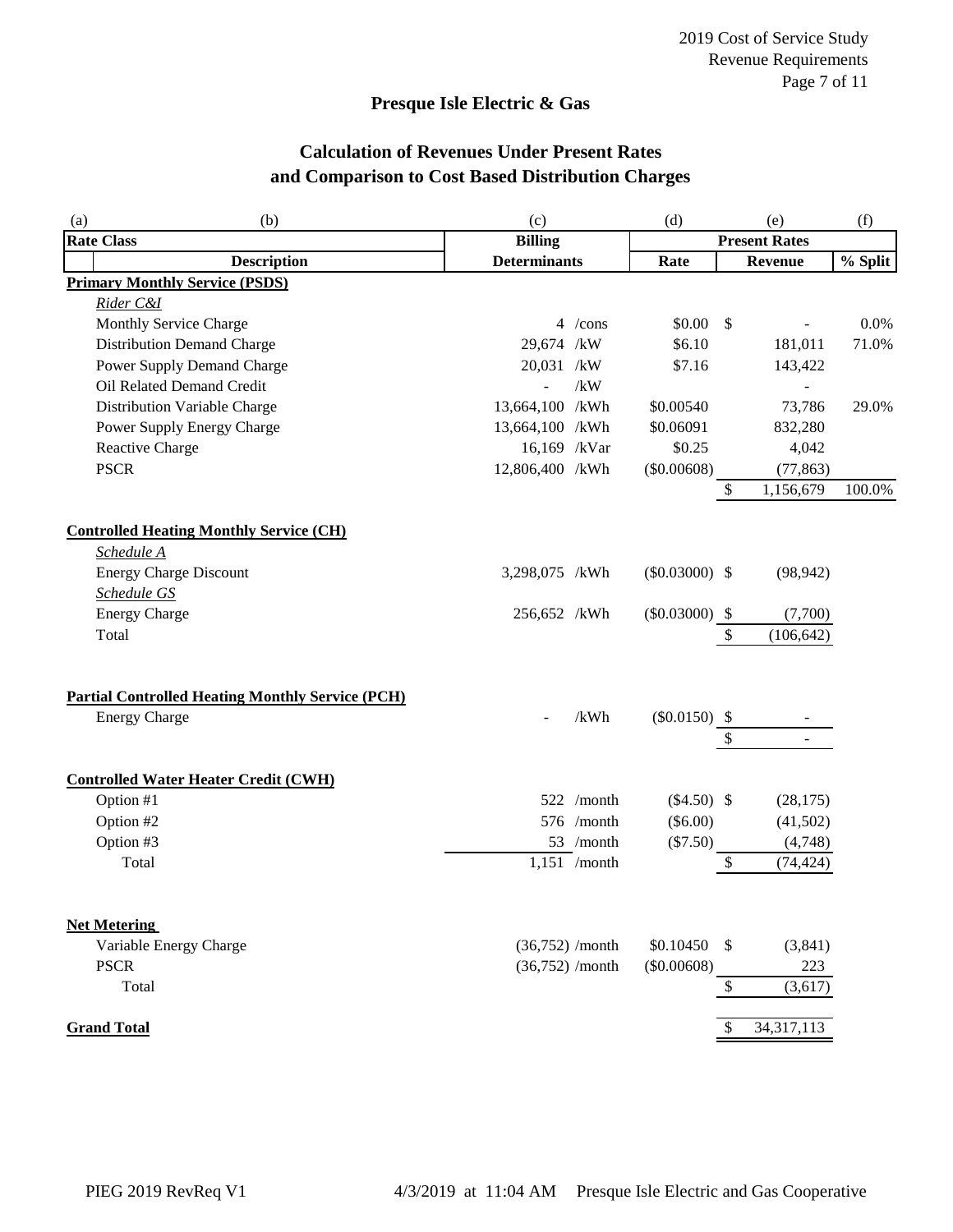# **Schedule B Estimate of Pro Forma Test Year Purchased Power Expense**

| <b>Units</b>            |
|-------------------------|
|                         |
|                         |
| \$0.08785 /kWh sold     |
| $-$ \$0.00608 /kWh sold |
| \$0.08177 /kWh sold     |
|                         |
| 247,265,917 kWh         |
|                         |
|                         |
|                         |
|                         |
|                         |
|                         |

 $1$  As planned by Presque Isle Electric for application during 2019 excluding prior period reconciliations.

| Total 2019 PSCR Factor                                               | (S0.00757) |
|----------------------------------------------------------------------|------------|
| Less: Prior Period Reconciliation $(\$360.000 \div 242.383.186$ kWh) | (S0.00149) |
| <b>Adjusted PSCR Factor</b>                                          | (S0.00608) |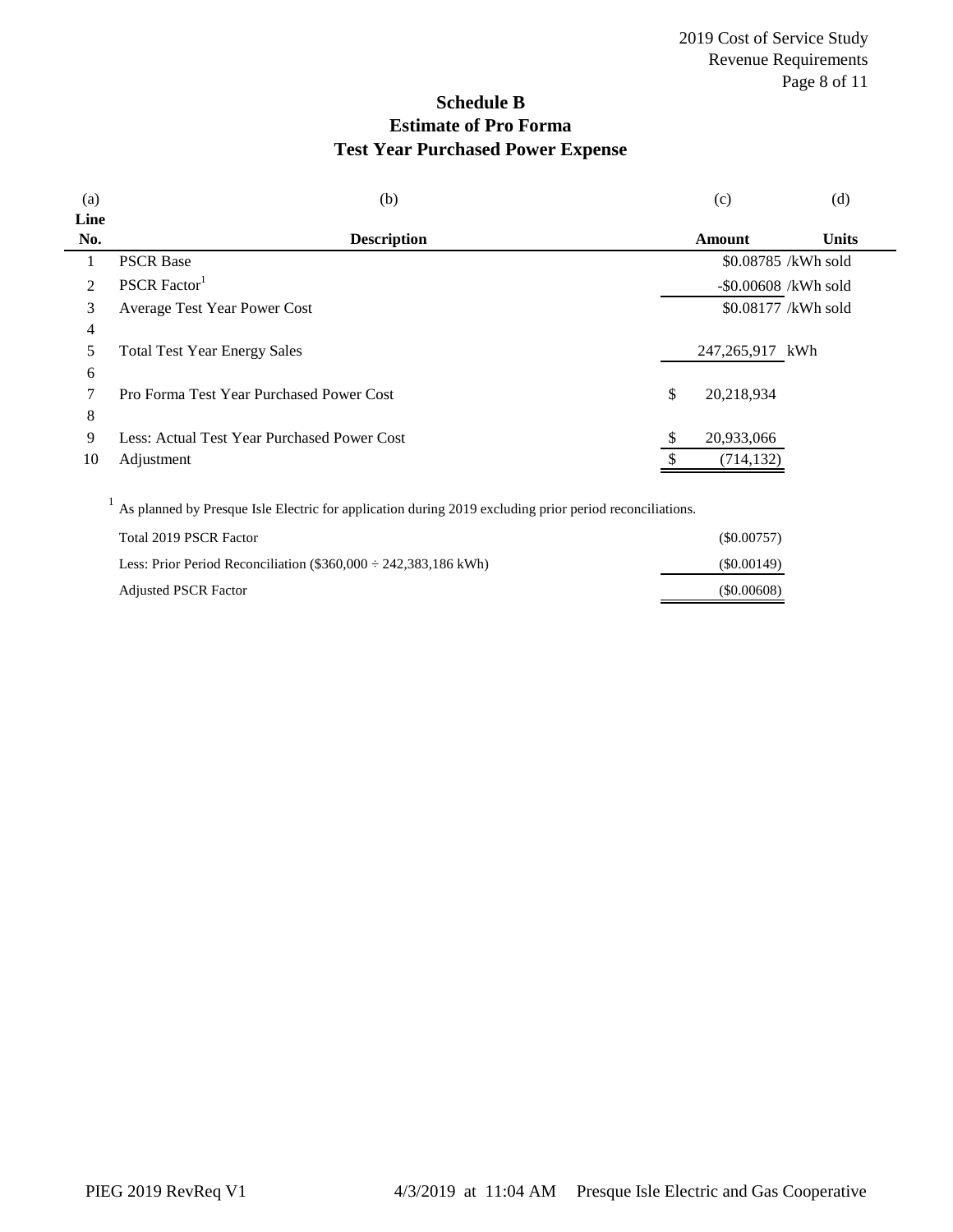### **Schedule C**

## **Other Adjustments to Revenue Requirements**

| <b>Generation and Transmission Capital Credits</b>   |                   |
|------------------------------------------------------|-------------------|
| Eliminate Unpaid Test Year G&T Capital Credits       | \$<br>(1,486,730) |
| Add Patronage Capital Refunds Received               |                   |
|                                                      | (1,486,730)       |
|                                                      |                   |
| <b>Other Capital Credits and Patronage Dividends</b> |                   |
| Eliminate Unpaid Test Year Other Capital Credits     | \$<br>(198, 493)  |
| Add Patronage Capital Refunds Received               | 133,203           |
|                                                      | (65,290)          |
| <b>Income (Loss) from Equity Investments</b>         |                   |
| Eliminate Test Year losses from Equity Investments   | \$<br>488.366     |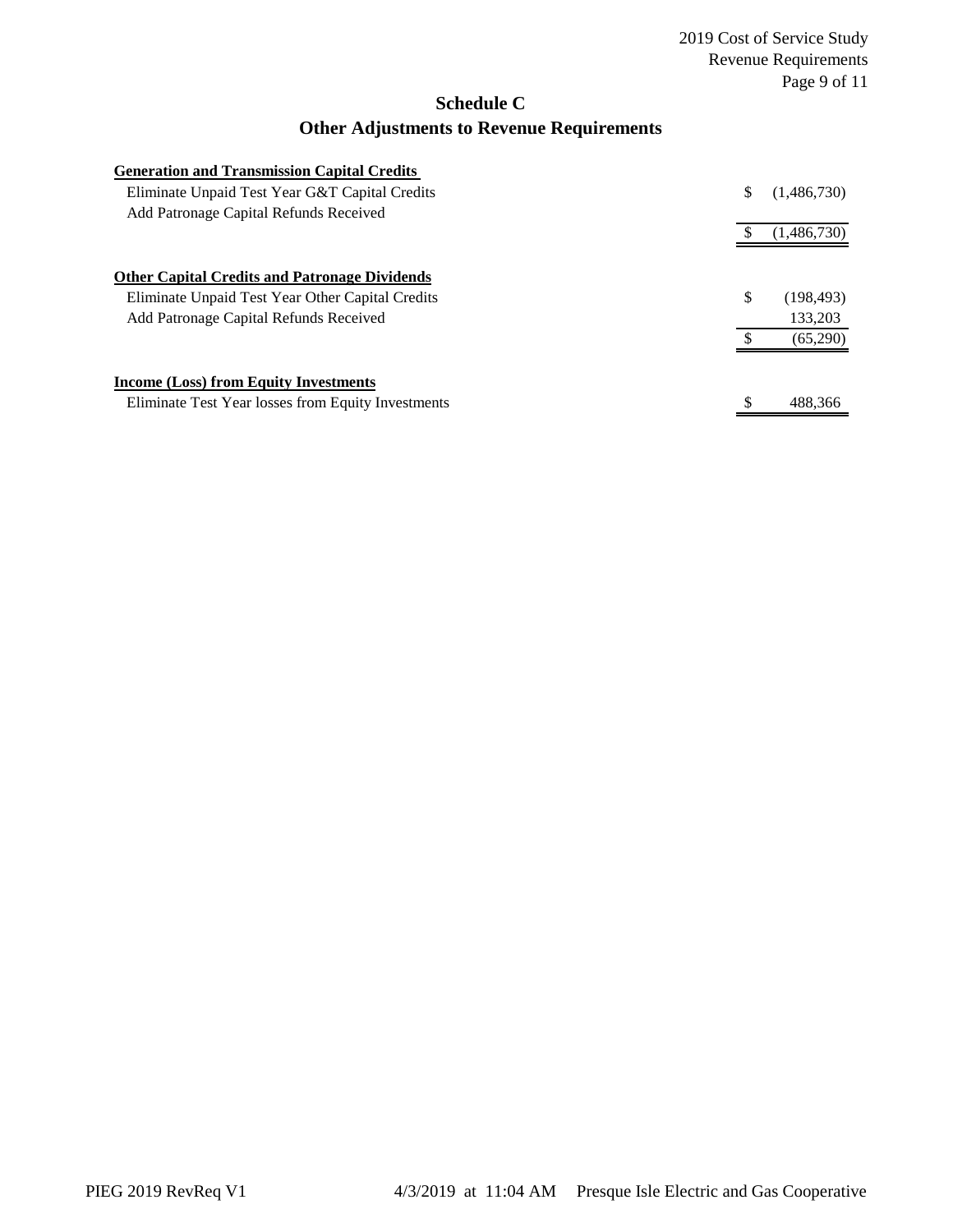# **Schedule D Adjusted Statement of Operations at Present Rates for Cost of Service Study Input For the Test Year Ended December 31, 2018**

| (a)            | (b)                                                         | (c)                 | (d)                     | (e)             |
|----------------|-------------------------------------------------------------|---------------------|-------------------------|-----------------|
| Line           |                                                             | <b>Total</b>        |                         | <b>Adjusted</b> |
| No.            | <b>Description</b>                                          | System <sup>1</sup> | Adjustment <sup>2</sup> | <b>System</b>   |
|                | <b>Operating Revenue</b>                                    | $($ \$)             | $(\$)$                  | $($ \$)         |
| 1              | Sales of Electricity                                        | 34,391,537          | 106,642                 | 34,498,179      |
| $\overline{c}$ | Other                                                       | 1,135,673           | (732, 922)              | 402,751         |
| 3              | <b>Total Operating Revenue</b>                              | 35,527,210          | (626, 280)              | 34,900,930      |
| 4              | <b>Operating Expenses</b>                                   |                     |                         |                 |
| 5              | <b>Cost of Purchased Power</b>                              |                     |                         |                 |
| 6              | Direct Assign. Chgs (Cr.)                                   | (56, 553)           |                         | (56, 553)       |
| 7              | <b>Substation Charges</b>                                   | 1,316,327           |                         | 1,316,327       |
| 8              | <b>MISO</b> Demand                                          | 3,059,829           |                         | 3,059,829       |
| 9              | <b>Base Demand</b>                                          | 3,266,695           | 59,805                  | 3,326,500       |
| 10             | Energy                                                      | 12,632,636          | 100,187                 | 12,732,823      |
| 11             |                                                             |                     |                         |                 |
| 12             | Distribution - Operation                                    | 1,268,600           | (8,892)                 | 1,259,708       |
| 13             | Distribution - Maintenance                                  | 4,050,076           | (8,892)                 | 4,041,184       |
| 14             | <b>Consumer Accounts</b>                                    | 1,597,765           |                         | 1,597,765       |
| 15             | Consumer Service & Information                              | 844,751             | (732, 922)              | 111,829         |
| 16             | <b>Sales</b>                                                |                     |                         |                 |
| 17             | Administrative & General                                    | 1,609,085           | (8,892)                 | 1,600,193       |
| 18             | Depreciation & Amortization                                 | 3,086,468           | (8,892)                 | 3,077,576       |
| 19             | Taxes - Property                                            | 898,771             |                         | 898,771         |
| 20             | Taxes - Other                                               | 1,060               |                         | 1,060           |
| 21             | Other Interest Expense                                      | 59,301              |                         | 59,301          |
| 22             | <b>Other Deductions</b>                                     | 1,000               |                         | 1,000           |
| 23             | <b>Total Operating Expenses</b> (Before Long Term Interest) | 33,635,811          | (608, 496)              | 33,027,315      |
| 24             | Long Term Interest                                          | 1,537,520           | (8,892)                 | 1,528,628       |
| 25             | Proposed Margin <sup>3</sup>                                | 1,190,032           | (8,892)                 | 1,181,140       |
| 26             | <b>Gross Revenue Requirements</b>                           | 36, 363, 363        | (626, 280)              | 35,737,083      |
| $27\,$         | <b>Non-Operating Margins</b>                                | 218,778             |                         | 218,778         |
| 28             | <b>Net Revenue Requirements</b>                             | 36,144,585          | (626, 280)              | 35,518,305      |
| 29             |                                                             |                     |                         |                 |
| 30             | <b>Target Increase</b>                                      | 617,375             |                         | 617,375         |
| 31             | Percent                                                     | 1.80%               |                         | 1.79%           |